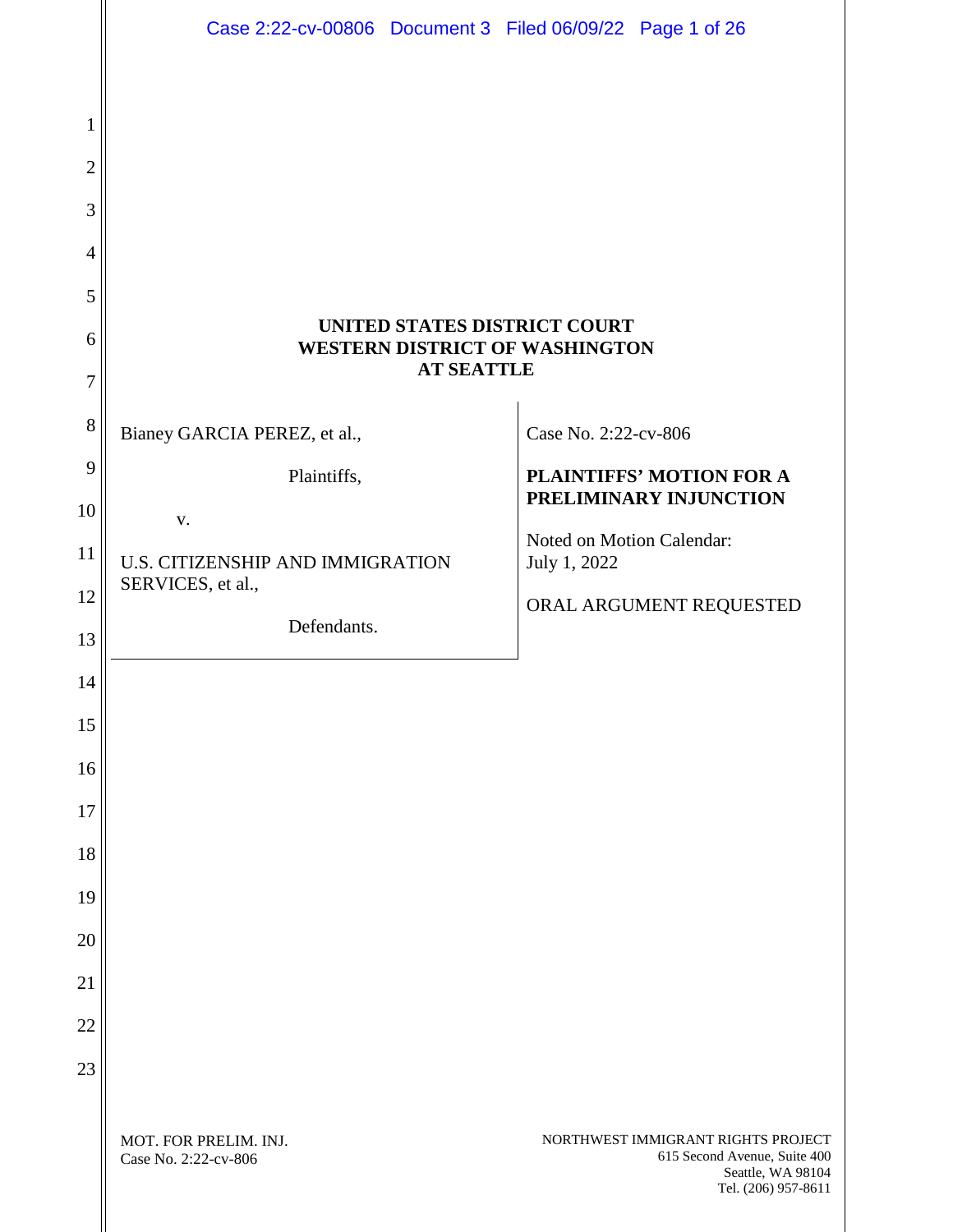# **TABLE OF CONTENTS**

| $\overline{2}$ | I.                                                                                             |  |
|----------------|------------------------------------------------------------------------------------------------|--|
| 3              | П.                                                                                             |  |
|                |                                                                                                |  |
| $\overline{4}$ | 1.                                                                                             |  |
| 5              | 2.                                                                                             |  |
|                | <b>B.</b>                                                                                      |  |
| 6              | 1.                                                                                             |  |
| 7              | 2.                                                                                             |  |
| 8              | 3.                                                                                             |  |
|                | 4.                                                                                             |  |
| 9              |                                                                                                |  |
| 10             | A.                                                                                             |  |
| 11             | 1.<br>2.                                                                                       |  |
| 12             | Defendants' Policy Regarding Unaccompanied Children with Pending Asylum                        |  |
| 13             | Defendants' Practices Affecting the Change of Venue Subclass Violate Agency<br>3.              |  |
| 14             | Plaintiffs Will Suffer Irreparable Harm in the Absence of Preliminary Relief.  19<br><b>B.</b> |  |
| 15             | The Balance of Hardships and Public Interest Also Weigh Heavily in Plaintiffs' Favor<br>C.     |  |
| 16             |                                                                                                |  |
|                |                                                                                                |  |
| 17             |                                                                                                |  |
| 18             |                                                                                                |  |
| 19             |                                                                                                |  |
| 20             |                                                                                                |  |
| 21             |                                                                                                |  |
| 22             |                                                                                                |  |
| 23             |                                                                                                |  |
|                |                                                                                                |  |
|                | MOT. FOR PRELIM. INJ. - i<br>NORTHWEST IMMIGRANT RIGHTS PROJECT                                |  |

615 Second Avenue, Suite 400

Seattle, WA 98104 Tel. (206) 957-8611

Case No. 2:22-cv-806

1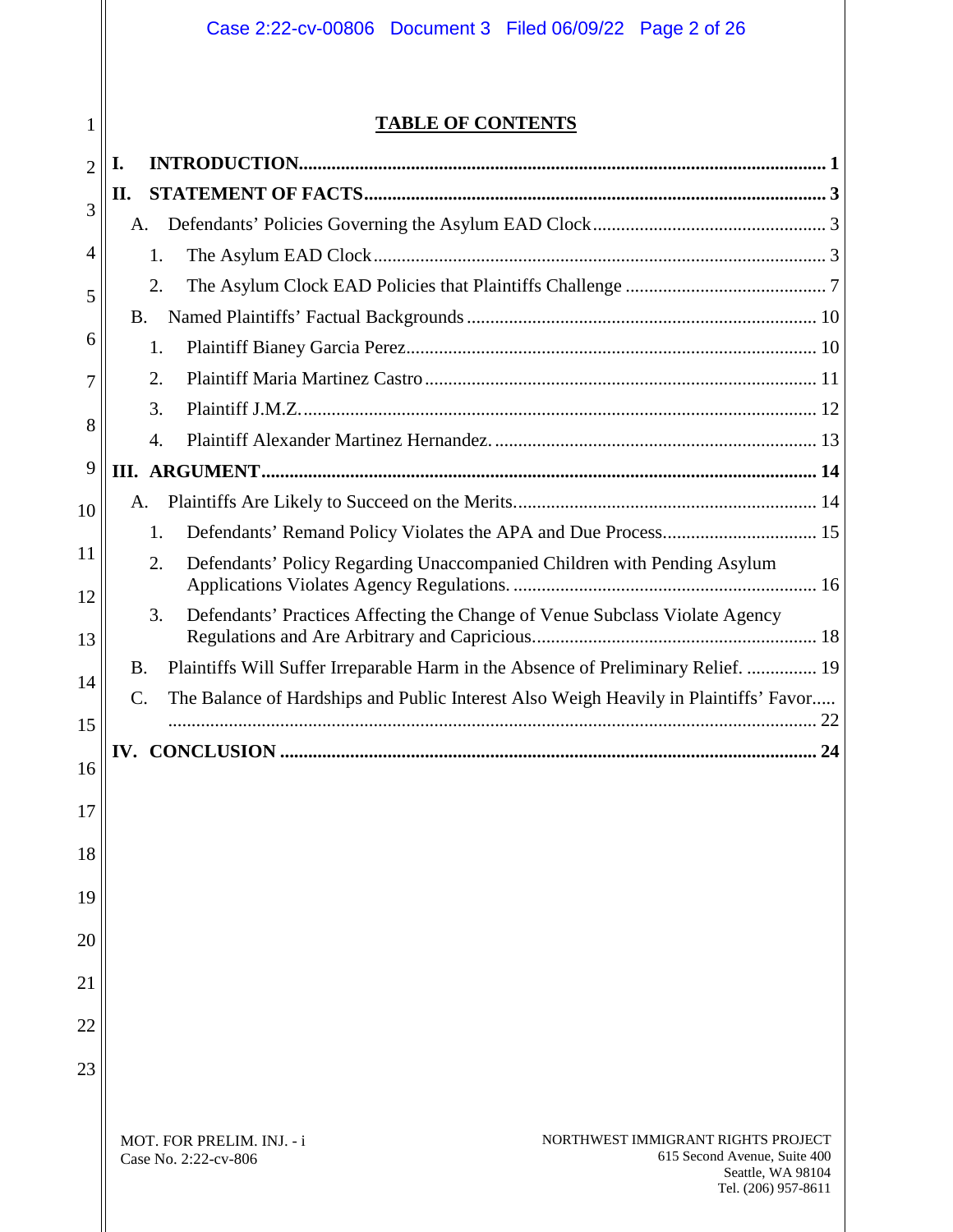<span id="page-2-0"></span>1

#### **I. INTRODUCTION**

2 3 4 5 6 7 8 9 10 11 12 13 14 15 16 17 Plaintiffs and proposed class members (Plaintiffs) seek preliminary relief from Defendants U.S. Citizenship and Immigration Services' (USCIS) and the Executive Office of Immigration Review's (EOIR) policies and practices that prevent Plaintiffs from obtaining work authorization while their asylum applications are pending. Under the Immigration and Nationality Act (INA), USCIS and EOIR have 180 days to adjudicate asylum applications. In most cases, however, Defendants do not meet that deadline. In recognition of the financial hardships asylum seekers face, the INA and implementing regulations also authorize asylum applicants to apply for an employment authorization document (EAD) when their asylum applications have been pending for 180 days. But, even though asylum cases often drag on for years, Defendants have adopted policies and practices for calculating an applicant's 180-day waiting period—hereinafter called the "asylum EAD clock"—that prevent some asylum seekers from accruing the requisite 180 days. Federal regulations permit Defendants to stop the asylum EAD clock in two limited instances: after applicant-caused delay or a decision denying the asylum application. Significantly, the policies and practices challenged here fall outside these exceptions, violating Defendants' own regulations and preventing Plaintiffs from working and supporting themselves and their families.

18 19 20 Plaintiffs, through their respective subclasses, seek preliminary relief regarding three of the challenged policies and practices.<sup>[1](#page-2-1)</sup> First, the proposed Remand Subclass challenges Defendants' policy and practice of failing to restart their asylum EAD clocks and credit the time

21

<span id="page-2-1"></span>22 23

 <sup>1</sup> In their complaint, Plaintiffs also challenge Defendants' failure to provide written notice and a meaningful opportunity to contest asylum EAD clock calculations or EAD denials based on inaccurate clock calculations. *See* Compl. ¶¶ 43–53. Plaintiffs do not seek preliminary relief on behalf of this proposed class at this time.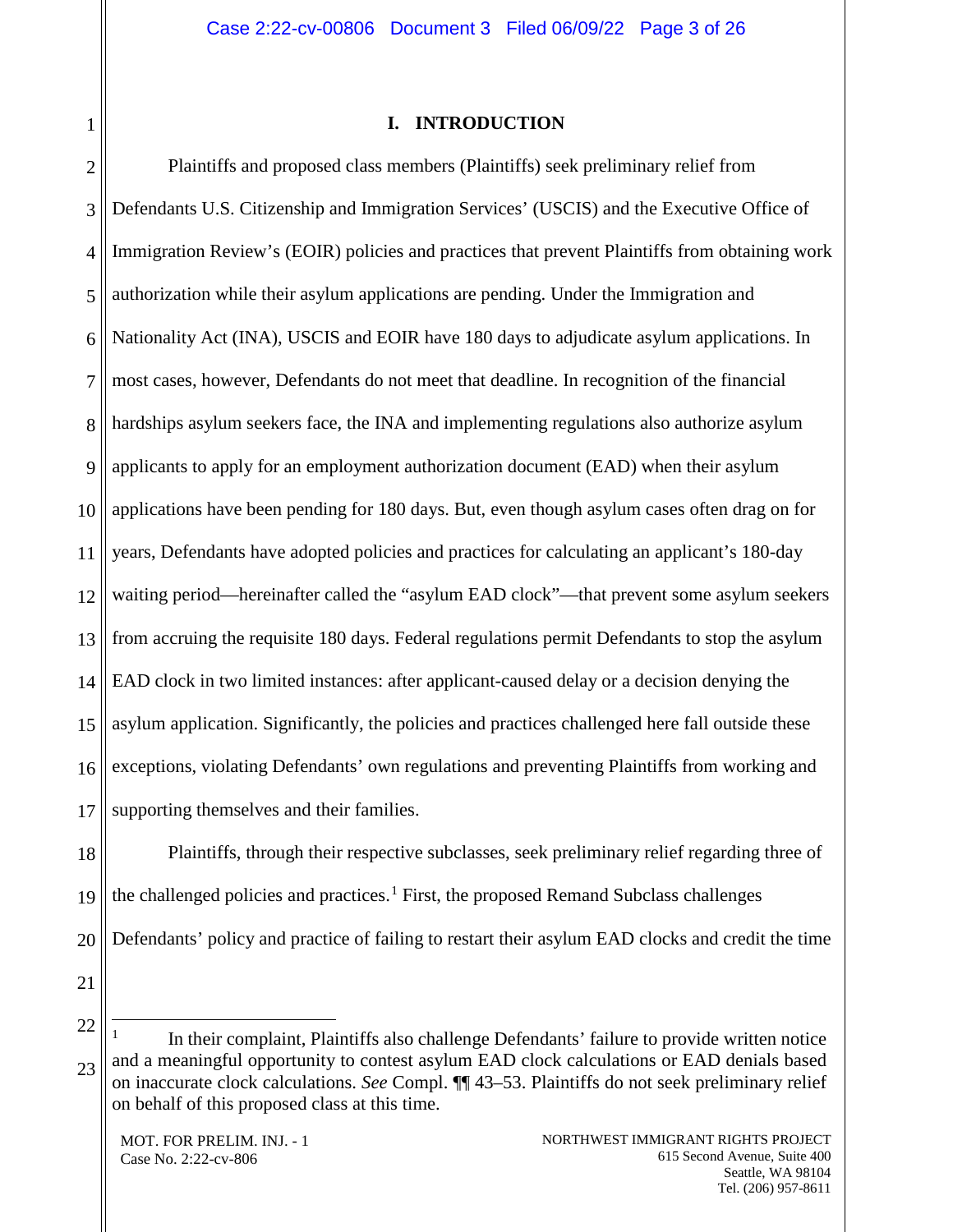1 2 3 4 5 6 7 8 9 10 11 12 their cases have been pending after they prevail before the Board of Immigration Appeals (BIA) or a federal court of appeals. While federal regulations permit Defendants to stop the asylum EAD clock after an immigration judge (IJ) has denied an asylum application, that denial cannot serve as a basis to fail to restart the Remand Subclass's asylum EAD clocks. In such cases, the agency's prior decision has been vacated and each subclass member has a complete, pending asylum application before EOIR. Indeed, ten years ago, Defendants faced a similar challenge alleging that their policies unlawfully prevented asylum seekers who prevailed on an administrative appeal or petition for review from obtaining an EAD. *See A-B-T- v. U.S. Citizenship & Immigr. Servs.*, No. 11-cv-2108-RAJ (W.D. Wash.). This Court approved a final settlement on behalf of a nationwide class and subclasses that provided relief for hundreds, if not thousands, of asylum seekers. [2](#page-3-0) Even so, Defendants reverted to their prior policy and practice after the settlement expired, obligating Plaintiffs to again seek relief from this Court.

13 14 15 16 17 18 19 20 Second, the proposed Unaccompanied Children Subclass (UC Subclass) faces similar unlawful agency action. The INA requires USCIS to adjudicate the asylum applications of unaccompanied children in the first instance, even when they are in removal proceedings. Therefore, IJs are required to adjourn these cases to allow USCIS to adjudicate Subclass members' applications. However, under Defendant EOIR's policy and practice, IJs use an adjournment code that stops the asylum EAD clock, rendering Subclass members ineligible to obtain EADs after the requisite 180 days. This occurs even though UC Subclass members have neither caused a delay nor received a denial of their asylum application.

21 22

<span id="page-3-0"></span>23

MOT. FOR PRELIM. INJ. - 2 Case No. 2:22-cv-806

 <sup>2</sup> *See* Maltese Decl. Ex. A, Settlement Agreement in *A-B-T- v. U.S. Citizenship & Immigr. Servs.*, No. 11-cv-2108-RAJ (W.D. Wash.); *see also* Compl. ¶¶ 4–9.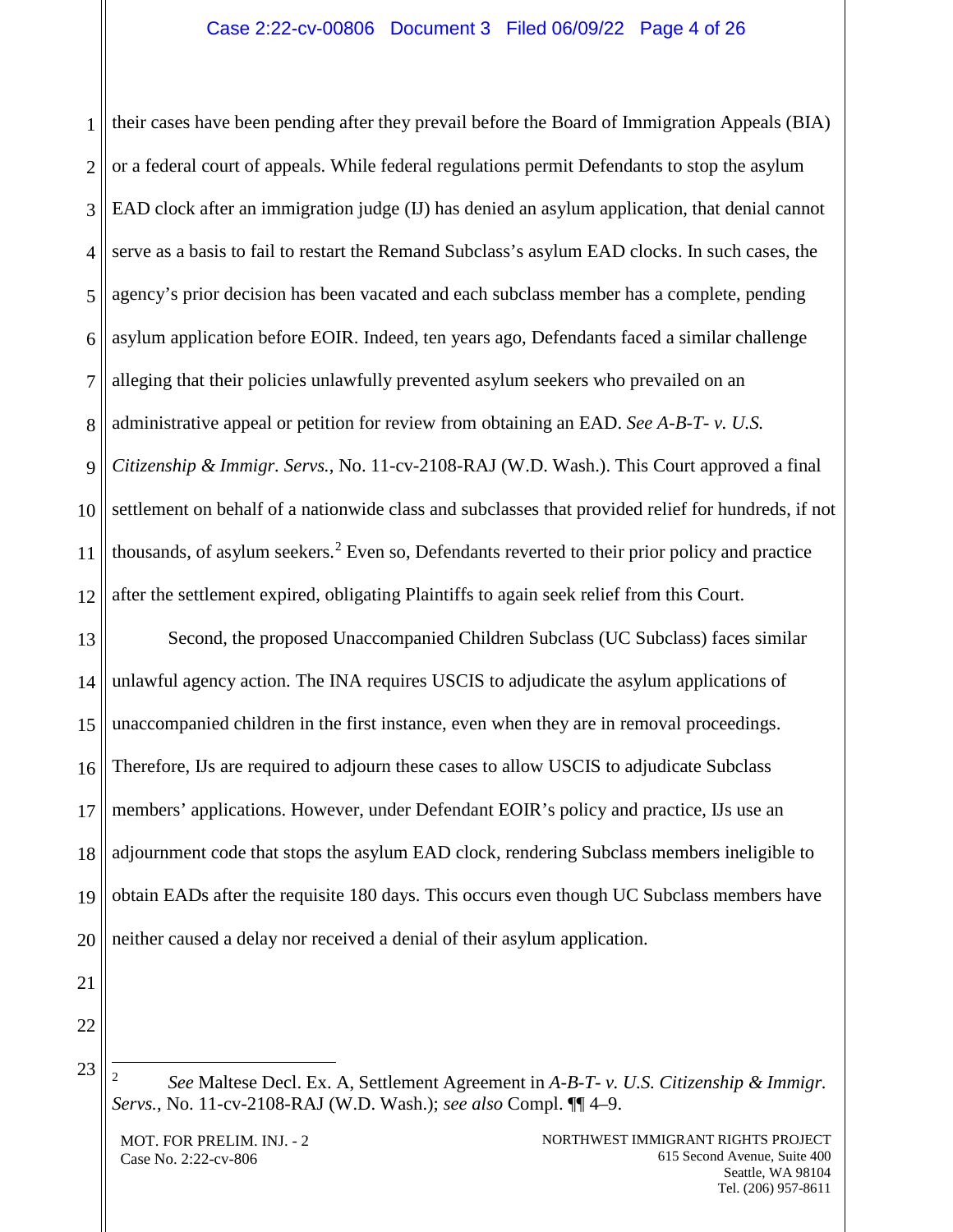1 2 3 4 5 6 Third, the proposed Change of Venue Subclass also concerns situations that Defendants inaccurately label "applicant-caused delay." The Change of Venue Subclass includes individuals who are released from detention or from placement in the Migrant Protection Protocols program who successfully move to change venue to the immigration court in the location of their new residence. Yet Defendants have a practice of labeling these subsequent court changes as applicant-caused delay and stopping the asylum EAD clock on this basis.

7 8 9 10 Each of these policies and practices violates the federal regulations governing the asylum EAD clock, which implement the INA. Absent preliminary relief, Plaintiffs face immense harm because of the guaranteed denial of their EADs due to Defendants' policies. Accordingly, Plaintiffs seek preliminary relief to enjoin these unlawful practices.

<span id="page-4-0"></span>11

## **II. STATEMENT OF FACTS**

<span id="page-4-1"></span>12 **A. Defendants' Policies Governing the Asylum EAD Clock**

<span id="page-4-2"></span>13

# 1. The Asylum EAD Clock

14 15 16 17 18 19 Noncitizens present in the United States or who seek admission at a U.S. port of entry may apply for asylum under the INA. 8 U.S.C. § 1158(a)(1). Asylum applications are typically filed in one of two places, depending on whether an individual is filing "affirmatively" with USCIS or "defensively" while in removal proceedings before EOIR. In general, individuals who are not in removal proceedings may submit affirmative applications to USCIS. *See* 8 C.F.R. §§ 10[3](#page-4-3).2(a)(1), (6), 208.3(c)(3);<sup>3</sup> USCIS, I-589 Application for Asylum and Withholding of

- 20
- <span id="page-4-3"></span>21 22 23 3 Effective May 31, 2022, the Department of Homeland Security's (DHS) and EOIR's regulations were updated to reflect the revisions codified by a new, joint rule issued by DHS and EOIR. *See* Procedures for Credible Fear Screening and Consideration of Asylum, Withholding of Removal, and CAT Protection Claims by Asylum Officers, 87 Fed. Reg. 18078 (Mar. 29, 2022). These new regulations enact revisions to what is considered a filed asylum application and also change the numbering of relevant regulations. Plaintiffs cite to the regulations as in effect on May 31, 2022.

MOT. FOR PRELIM. INJ. - 3 Case No. 2:22-cv-806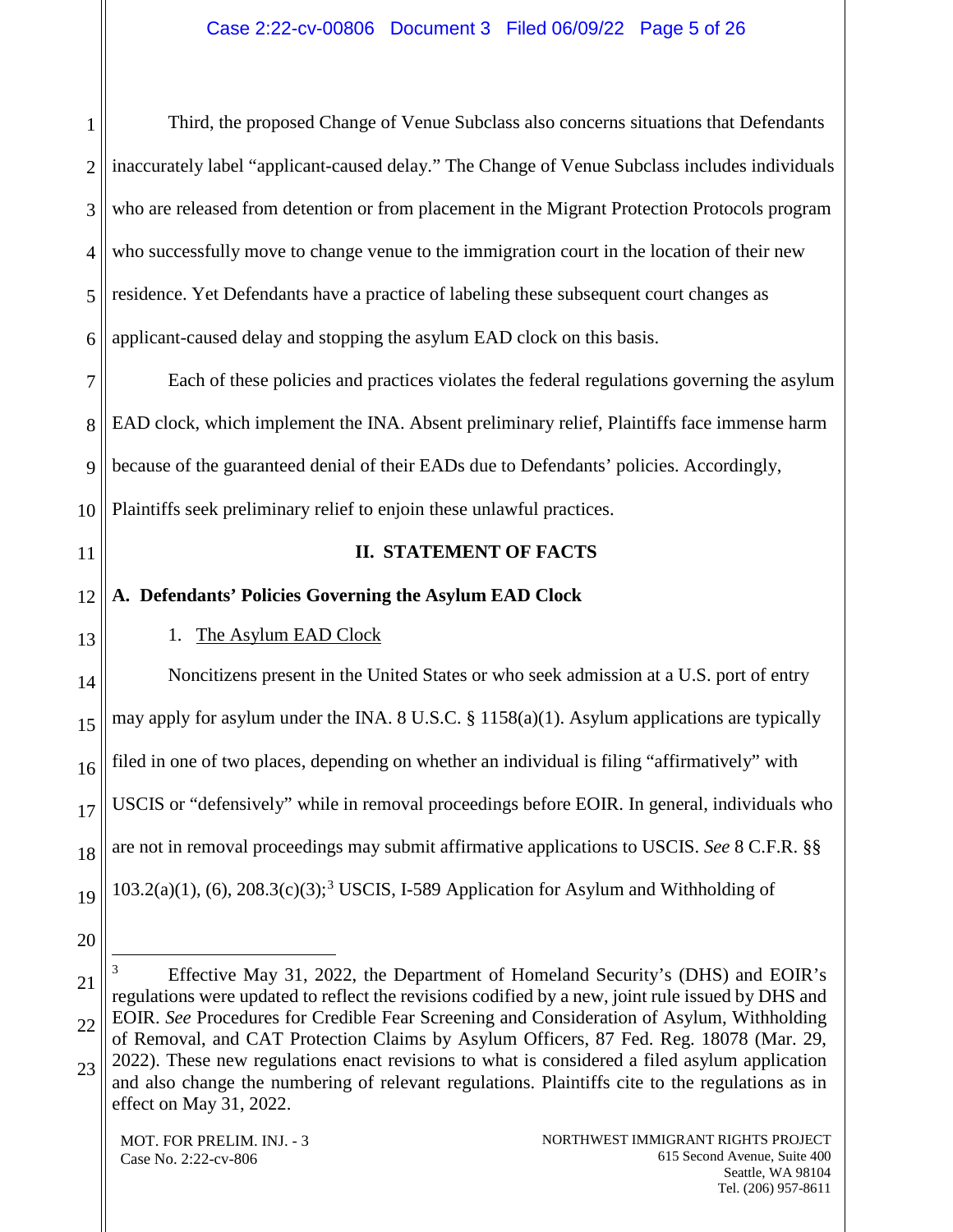1 2 3 4 5 Removal (last updated May 31, 2022), https://www.uscis.gov/i-589. Individuals already in removal proceedings may file an asylum application with EOIR. 8 C.F.R. § 1208.4(b)(3). In addition, DHS and EOIR considers individuals who pass a credible fear interview after being placed in expedited removal proceedings to have submitted a complete asylum application. *See* 87 Fed. Reg. at 18089; *see also* 8 C.F.R. §§ 208.3(a)(2), 1208.3(a)(2).

6 7 8 9 10 11 12 13 14 15 The filing date for asylum applications is critical. With limited exceptions, an asylum applicant must file an application within one year of their arrival in the United States. 8 U.S.C. § 1158(a)(2)(B). In addition, Congress mandated that "absent exceptional circumstances," asylum applications "shall be completed within 180 days after the date an asylum application is filed." *Id.* § 1158(d)(5)(A)(iii). Congress also permitted DHS to authorize employment for asylum applicants 180 days after the application was filed, which the agency has implemented via regulation. 8 U.S.C. § 1158(d)(2); 8 C.F.R. §§ 274.12(c)(8); 208.7(a)(1). USCIS is charged with adjudicating EAD applications. *See* 8 C.F.R. § 208.7(a)(1). Notably, provided the asylum applicant meets the eligibility requirements, USCIS does not have discretion to deny these EAD applications. *Id.* § 274a.13(a)(1)–(2).

16 17 18 19 Despite the 180-day statutory deadline to adjudicate asylum applications, in practice, asylum cases take far longer to adjudicate. According to the Transactional Records Clearinghouse (TRAC), an institution that regularly compiles and publishes data related to the immigration system, there are over 1.7 million cases pending before immigration courts t.

20

 $\overline{a}$ 

MOT. FOR PRELIM. INJ. - 4 Case No. 2:22-cv-806

<sup>21</sup> 22 23 In addition, in 2020, DHS amended the regulations governing employment authorization for asylum applications. *See* Asylum Application, Interview, and Employment Authorization for Applicants, 85 Fed. Reg. 38,532 (June 26, 2020). This rule was vacated in *Asylumworks v. Mayorkas*, --- F. Supp. 3d ---, 2022 WL 355213 (D.D.C. Feb. 7, 2022), and the government did not appeal. *See* Docket, *Asylumworks v. Mayorkas*, No. 20-cv-3815 (BAH) (D.D.C.). Thus, the regulations have reverted to their prior form, except as modified by the new rule described in the prior paragraph. *See also* Compl. ¶¶ 7–8 & p.8 n.2.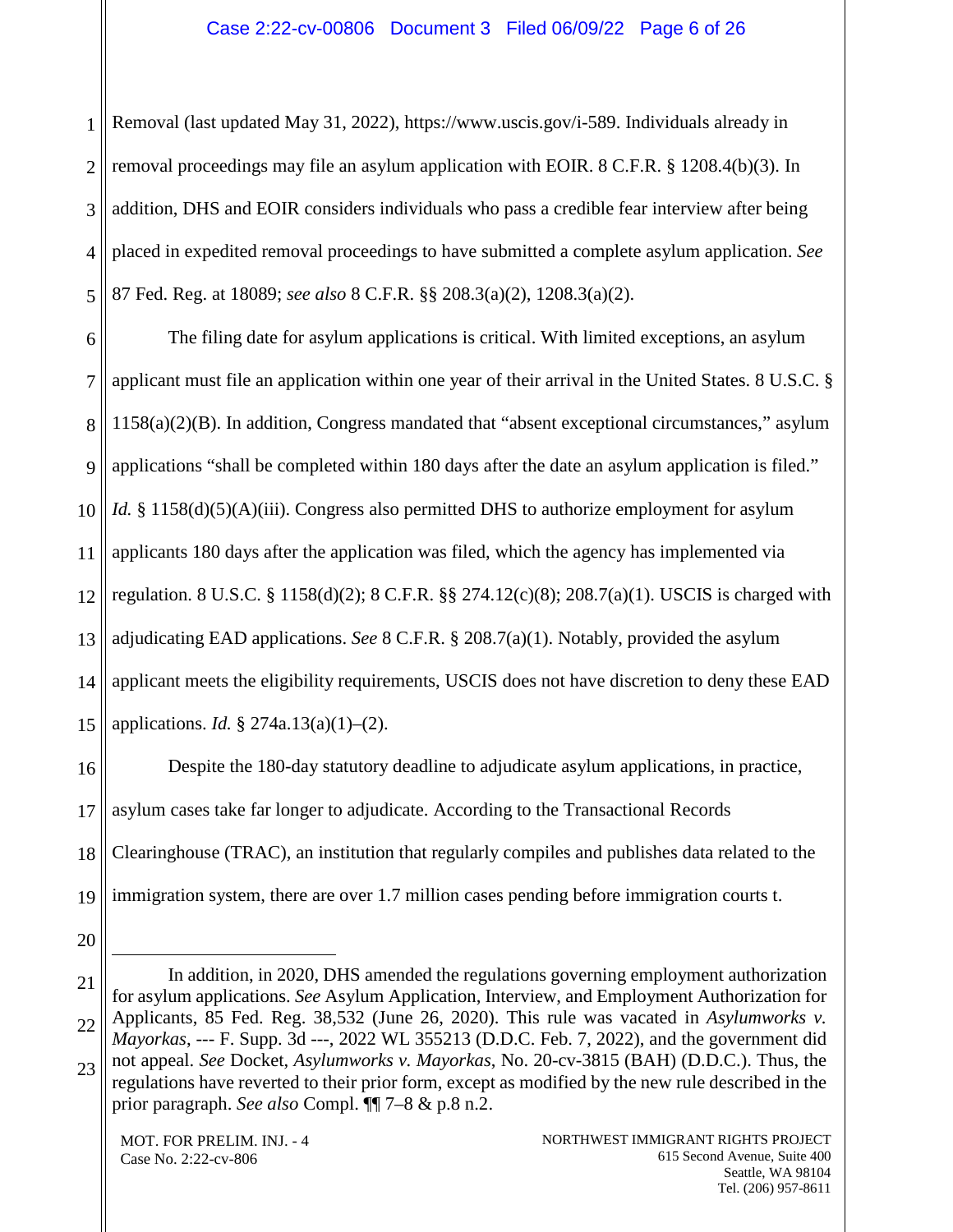1 2 3 4 5 6 7 8 9 Maltese Decl. Ex. B, TRAC, Immigration Court Backlog Tool Data—Pending Cases (last accessed May 6, 2022). On average, these cases have been pending well over 800 days before an IJ—far beyond the 180-day timeline mandated by the INA. Maltese Decl. Ex. C, TRAC, Immigration Court Backlog Tool Data—Average Days (last accessed May 6, 2022). This data does not account for additional time spent waiting for a decision on appeal to the BIA or on a petition for review to a court of appeals. That process often takes many years. *See, e.g.*, Maltese Decl. Ex. D, Admin. Off. of U.S. Courts, U.S. Court of Appeals – Judicial Caseload Profile (Dec. 31, 2021) (noting that nationally, courts of appeals took ten months to resolve an appeal on average).

10 11 12 13 14 Moreover, these figures account only for cases before EOIR. Individuals whose asylum applications are filed with USCIS face additional delays. USCIS has an immense pending backlog of over 400,000 asylum applications. Maltese Decl. Ex. E, USCIS, Number of Servicewide Forms for Quarter 1, FY2022 (Dec. 31, 2021). The agency also processes fewer cases than it receives, *id.*, meaning many applicants generally wait years for a decision.

15 16 17 18 The EOIR and USCIS data cited above include, inter alia, all cases in which an asylum application has been filed. These statistics thus underscore that the majority of asylum seekers face lengthy timelines for a decision on their application. The ability to work is thus critical for them to survive while seeking protection in this country.

19 20 21 22 23 Defendants USCIS and EOIR are jointly responsible for calculating the 180-day waiting period to file an EAD application. 8 C.F.R. §§ 208.7(a)(2), 1208.7(a)(2). For both affirmative and defensive asylum applicants, the 180-day asylum EAD clock begins to run on the date the applicant files a complete asylum application.  $8 \text{ C.F.R.}$   $\S_{8}$   $208.7(a)(1)$ ,  $1208.7(a)(1)$ ,  $208.3(c)(3)$ , 1208.3(c)(3). For cases filed "affirmatively" with USCIS, USCIS tracks the 180-asylum EAD

MOT. FOR PRELIM. INJ. - 5 Case No. 2:22-cv-806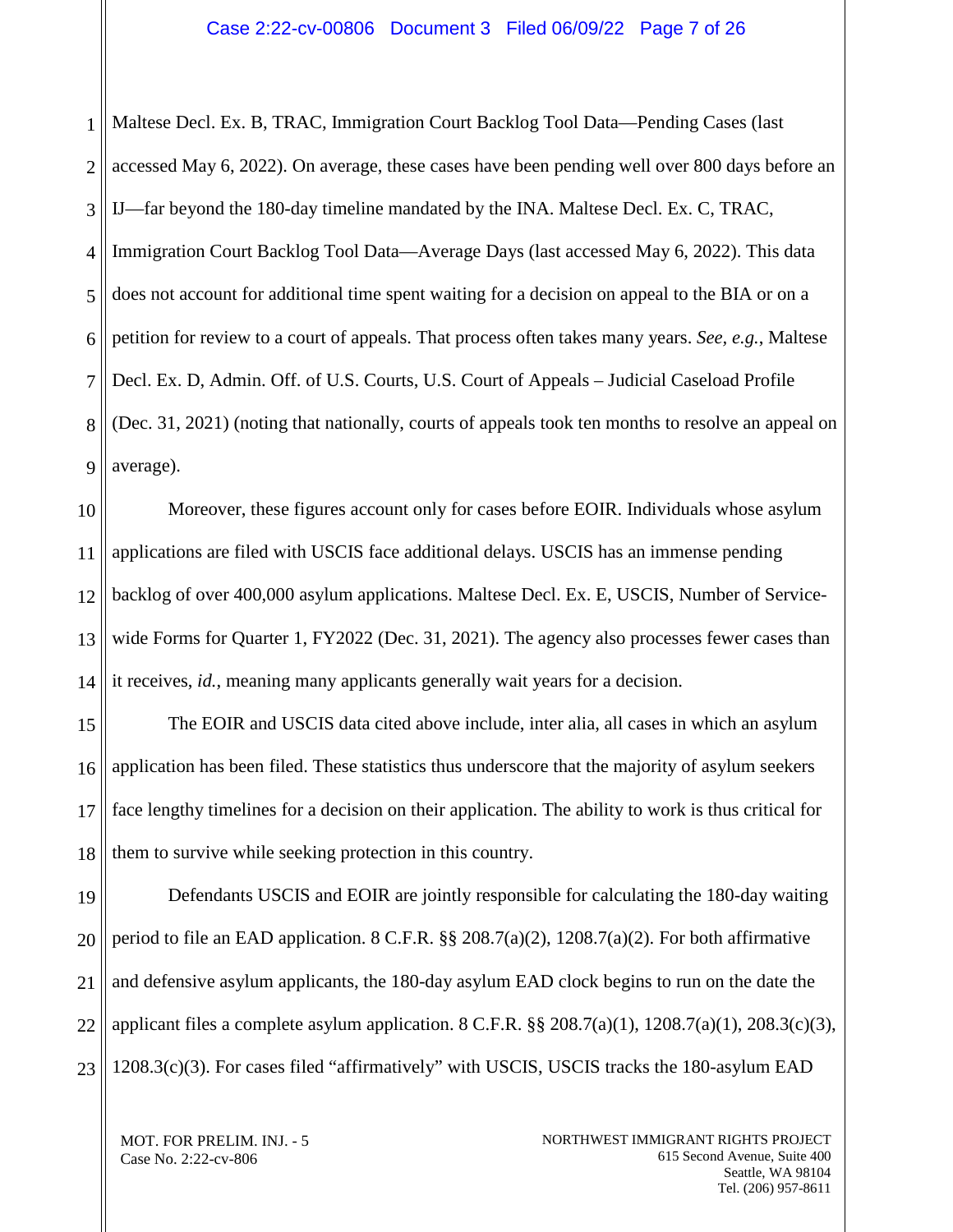1 2 3 4 5 6 7 8 clock. *See* Maltese Decl. Ex. F, EOIR & USCIS, The 180-Day Asylum EAD Clock Notice (May 9, 2017). For asylum cases in removal proceedings, EOIR administers the asylum EAD clock. When USCIS adjudicates an EAD application for an asylum applicant in removal proceedings, USCIS uses EOIR's clock to track the accrual of time towards completion of the 180-day waiting period. *Id.*; *see also id.* Ex. G, USCIS, Applicant-Caused Delays in Adjudication of the "Form I-589, Application for Asylum and Withholding of Removal" and Impact on Employment Authorization (Aug. 25, 2020); *id.* Ex. H, Mem. from James R. McHenry III, Director, to All of EOIR, PM 21-06, at 5–6 (Dec. 4, 2020). [4](#page-7-0)

9 10 11 12 13 14 15 16 17 18 19 In all asylum cases, under federal regulations, any "applicant-caused delays" stop the accrual of time toward the 180-day requirement. 8 C.F.R. § 208.7(a)(2). In some circumstances, an applicant's asylum EAD clock will restart as the adjudication of the asylum application progresses. In addition, the regulations provide that once USCIS or an IJ denies an asylum application, the asylum EAD clock stops. *Id.* § 208.7(a)(1). To track these clock stoppages for applicants in removal proceedings, "EOIR houses a 'clock' . . . within its case management system for the convenience of USCIS to assist it with adjudicating applications for [noncitizen] employment authorization based on a pending asylum application. The EAD Clock is updated automatically according to adjournment codes entered by Immigration Judges." Maltese Decl. Ex. H, PM 21-06, at 5 n.14. The current list of proscribed adjournment codes is located in the EOIR Policy Manual. *See id.* Ex. I, EOIR Policy Manual, App'x O – Adjournment Codes (last

- 20
- 21

<span id="page-7-0"></span><sup>22</sup> 23 4 EOIR has since rescinded this memo. *See* Maltese Decl. Ex. J, Mem. from David L. Neal, Director, PM 22-05 (Apr. 18, 2022). The recission memo does not explain what policy is now in effect. However, the memo continues to accurately describe the general process EOIR and USCIS use to track the asylum clock.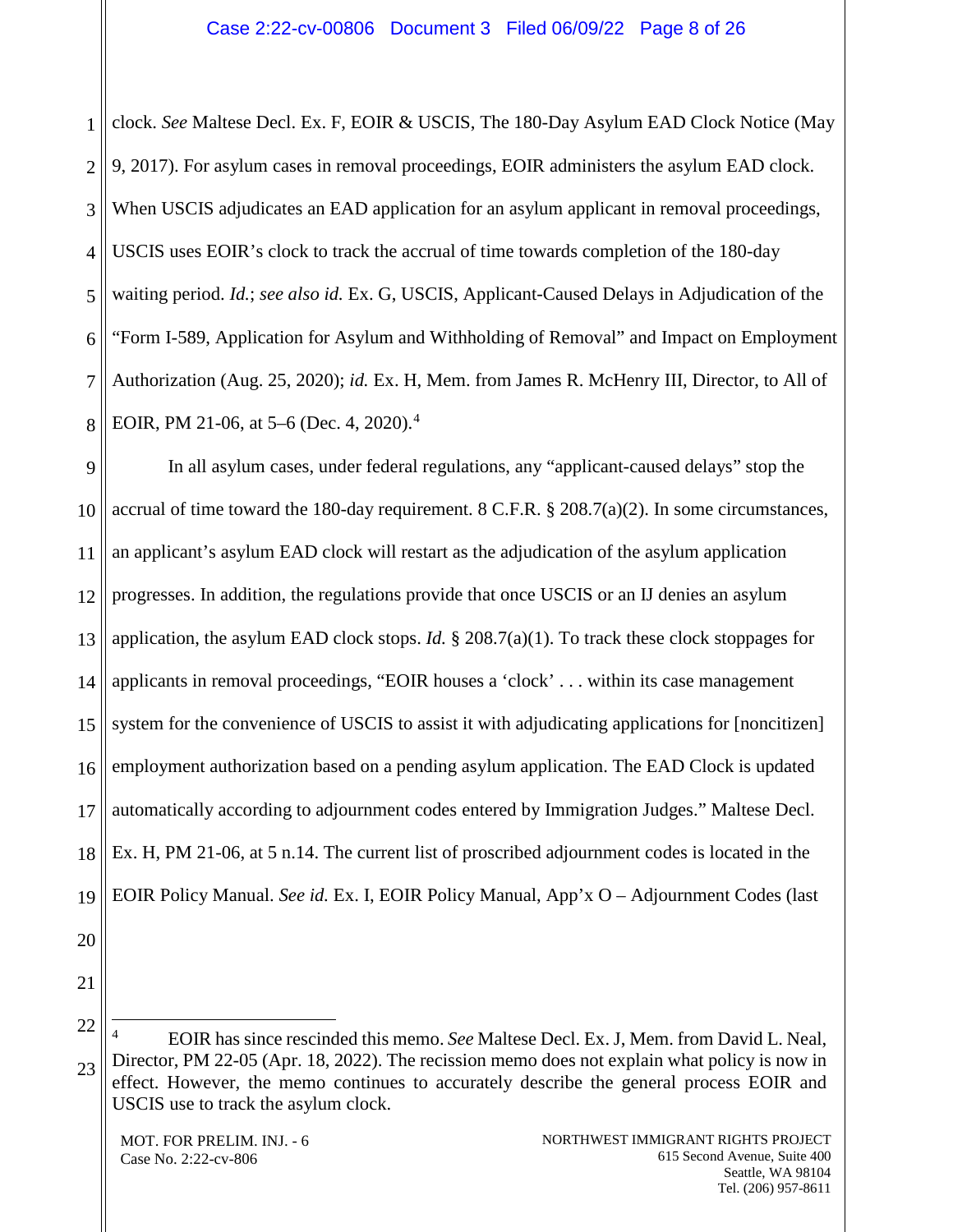1 2 updated May 18, 2022). The EOIR Policy Manual contains a list of codes with definitions and earmarks for the codes that "will stop the EAD Clock until the next hearing." *Id.*

<span id="page-8-0"></span>3

2. The Asylum Clock EAD Policies that Plaintiffs Challenge

4 5 6 7 8  $\overline{Q}$ Defendants USCIS and EOIR have a number of policies and practices that unlawfully bar asylum applicants from accruing the time necessary to receive an EAD. Plaintiffs challenge and seek preliminary relief regarding three USCIS policies and/or practices that violate federal regulations by classifying as "applicant-caused delay" actions that are not, in fact, applicant caused or by continuing to classify a previously denied asylum application as denied even though the denial decision has been vacated.

10

i. Remand Subclass

11 12 13 14 15 16 17 18 19 20 First, Plaintiffs Bianey Garcia Perez and Maria Martinez Castro and the members of the proposed Remand Subclass challenge Defendants' policy and practice regarding remands from the BIA or federal courts of appeals. As noted, under federal regulations, the asylum EAD clock stops when an IJ issues a decision denying an asylum application. 8 C.F.R. § 208.7(a)(1). However, Defendants have a policy and practice of refusing to restart the clock following remand from the BIA or a federal court of appeals. *See, e.g.*, Garcia Perez Decl. ¶¶ 8–12. Martinez Castro Decl. ¶ 4, 8; Badger Decl. ¶ 6; Lamberti Decl. ¶¶ 3–7. As a result, an applicant's asylum EAD clock remains stopped even though the BIA or a federal court of appeals has vacated the decision denying the application, which, consequently, restores the applicant to having a pending "complete asylum application." 8 C.F.R. § 208.7(a)(1).

21 22 23 Notably, while Defendants previously fixed this policy following prior litigation before this Court, *see* Maltese Decl. Ex. A, *A-B-T-* Settlement Agreement, Defendants have since resorted to their prior policy, *see id.* Ex. K, USCIS, The ABT Settlement Agreement (last

MOT. FOR PRELIM. INJ. - 7 Case No. 2:22-cv-806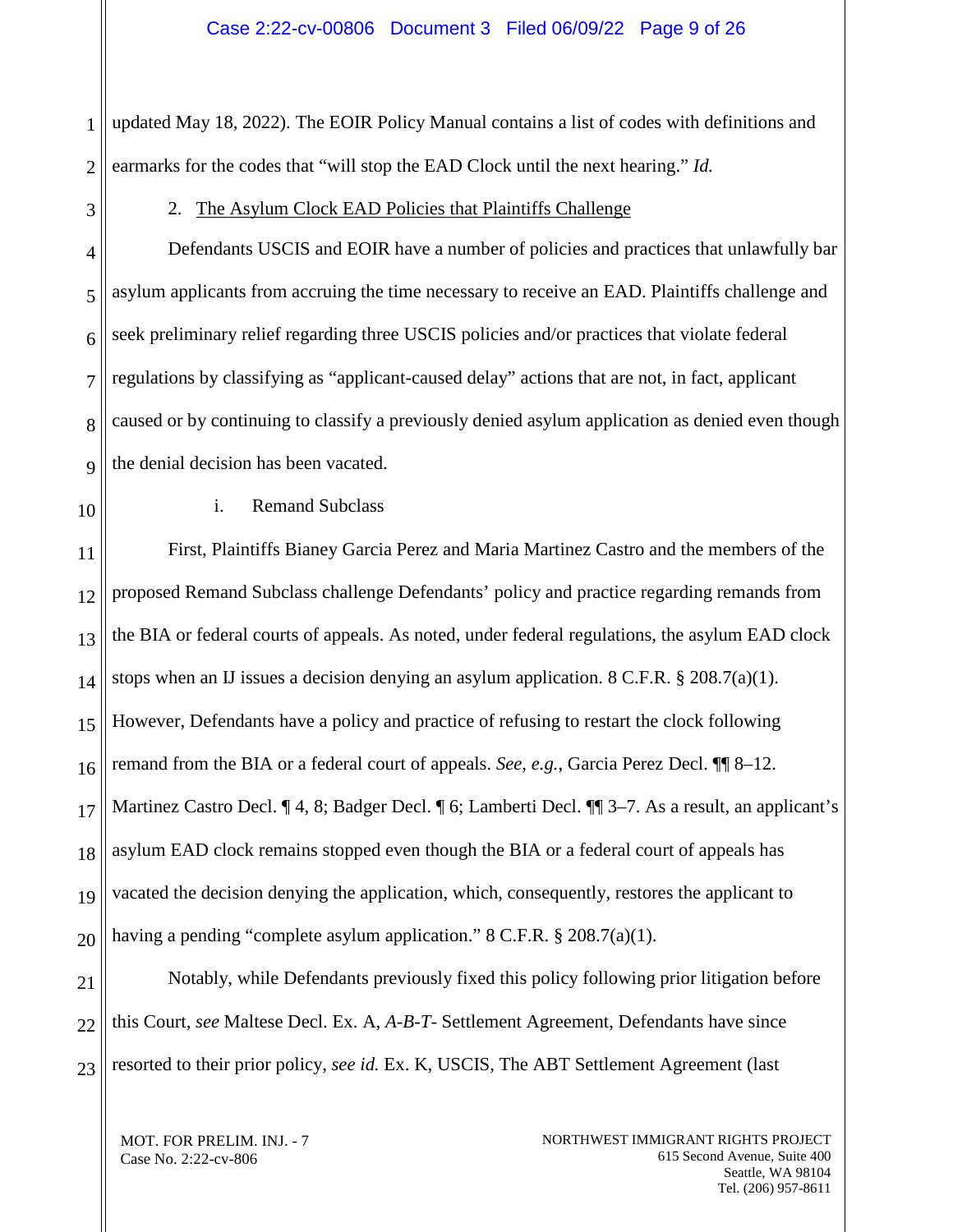1 2 3 4 5 6 updated June 14, 2019) ("The ABT Settlement Agreement has expired. Note: Effective Aug. 25, 2020, USCIS implemented new procedures for determining whether an applicant for asylum would be eligible for employment authorization."). As detailed below, *infra* Sec. III.B, Defendants' policy has harmed Plaintiffs Bianey Garcia Perez and Maria Martinez Castro, as their asylum EAD clocks have not restarted since they prevailed in their petitions for review. Garcia Perez Decl. ¶¶ 8–12. Martinez Castro Decl. ¶ 4, 8.

7

ii. Unaccompanied Children (UC) Subclass

8 9 10 11 12 13 14 15 16 17 18 19 20 21 22 Plaintiff J.M.Z. and the members of the proposed UC Subclass challenge a policy and practice that improperly considers their cases to be subject to "applicant-caused delay" or an IJ denial even though they have not caused any delay or received a denial on their case. For unaccompanied children in removal proceedings, Congress mandated that USCIS, rather than an IJ, must first adjudicate their asylum claims.  $8 \text{ U.S.C.} \$   $\frac{8}{1158(b)(3)(C)}$ . To manage their dockets, IJs have a practice of adjourning these cases until USCIS issues a decision. In some instances, EOIR adjourns the case with code "\*7A – DHS Application Process – Respondent Initiated," even though the INA, not the unaccompanied child, requires this process. Maltese Decl. Ex. I, EOIR Policy Manual, App'x  $O - Adj$ ournment Codes. In others, IJs administratively close the cases and EOIR codes the closures with Code "\*8A – IJ Completion Prior to Hearing." *Id*. Both of these codes "stop the [asylum] EAD Clock until the next hearing," *id.*, and therefore prevent an applicant from accruing time towards the 180 days while the application is pending before USCIS, even though the applicant has not requested a delay, *see, e.g.*, Dobrin Decl. ¶¶ 4–7; Dolan Decl. ¶¶ 5–8. Instead, it is the law that requires this procedure. *See* 8 U.S.C. § 1158(b)(3)(C).

23

MOT. FOR PRELIM. INJ. - 8 Case No. 2:22-cv-806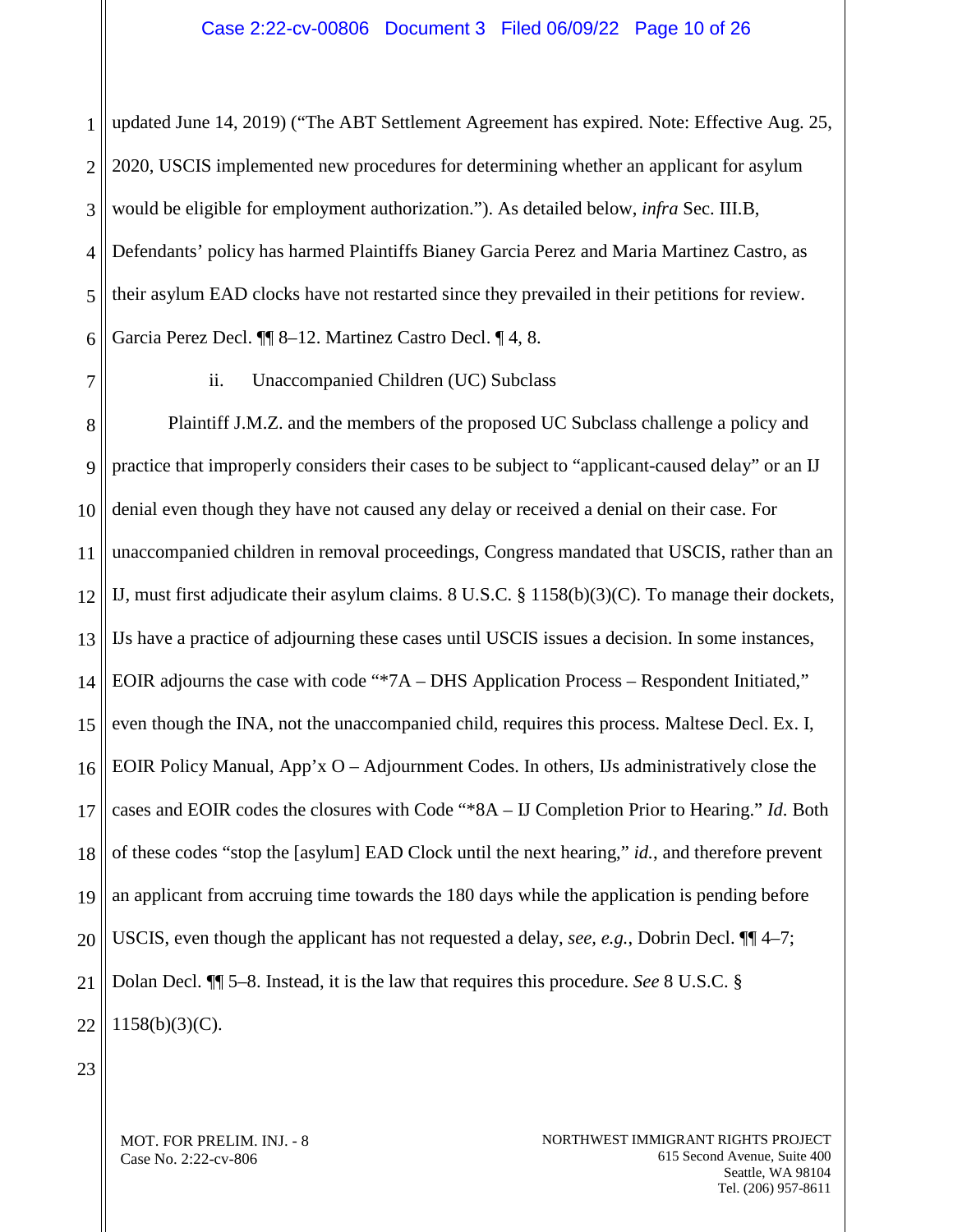#### iii. Change of Venue Subclass

1

2 3 4 5 6 7 8 9 10 11 12 13 14 15 16 17 18 19 20 21 Plaintiff Alexander Martinez Hernandez and the members of the proposed Change of Venue Subclass challenge Defendants' practice of attributing delay and stopping the asylum EAD clock when an individual's case is transferred to their new place of residence, including after entering the United States or being released from detention. Pursuant to these practices, Defendants arbitrarily extend asylum EAD clock stoppages for months and even years by inappropriately labeling the change of venue as "delay" attributable to these subclass members. In some instances, Defendants stop the asylum EAD clock when an individual is released from immigration detention. Upon release, such individuals relocate to the address they provided to U.S. Immigration and Customs Enforcement (ICE) and/or the immigration court. *See, e.g.*, 8 C.F.R. § 1003.15(d)(2); Maltese Decl. Ex. L, ICE, Form I-352 (last accessed May 10, 2022). Typically, the Department of Homeland Security (DHS) or the individual then files a motion to change venue. Defendant EOIR then transfers the individual's case to the appropriate immigration court, which is generally the court nearest to the individual's new residence. 8 C.F.R. § 1003.20; *see also* Maltese Decl. Ex. M, Mem. from Mary Beth Keller to All Immigration Judges et al., PM 18-01 (Jan. 17, 2018). But in many cases, such as Plaintiff Martinez's, Defendant EOIR codes such change of venue as an "applicant-caused delay." *See* Koop Decl. ¶¶ 22–25 (recounting similar problems with changes of venues following release from detention); Hamill Decl. ¶¶ 5–9 (similar); Miller Decl. ¶¶ 4–14; Tollefson Almeida Decl. ¶ 6 (similar). Defendant EOIR does so even though the case is transferred to a new venue pursuant to an ICE or IJ decision to release the individual from immigration custody.

22 23 A similar problem occurs with individuals originally placed in the Migrant Protection Protocols (MPP). Pursuant to MPP, DHS has required thousands of asylum seekers to remain in

MOT. FOR PRELIM. INJ. - 9 Case No. 2:22-cv-806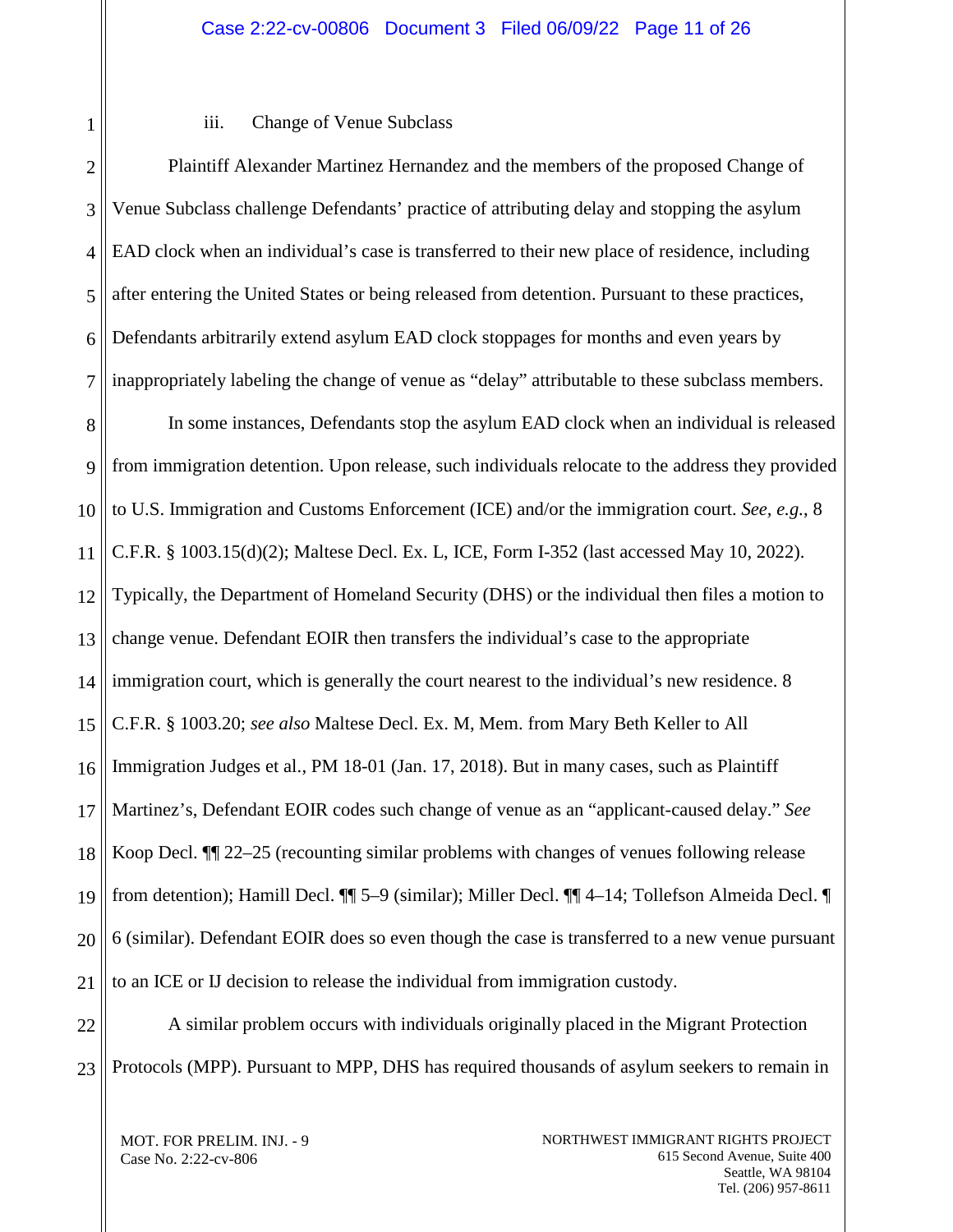1 2 3 4 5 6 7 8 9 10 11 Mexico while waiting for court hearings. *See, e.g.*, Maltese Decl. Ex. N, DHS, Migrant Protection Protocols (last updated Jan. 20, 2021). These hearings take place in immigration courts located along the United States southern border. However, DHS permits some individuals subjected to MPP to enter the United States, while others enter to escape significant danger faced in the tent encampments and cities where they were forced to wait for their hearings. Following entry, they generally must file a motion to change venue so that their case is appropriately transferred to the immigration court nearest to their new residence. *See* Maltese Decl. Ex. M, PM 18-01; Koop Decl. ¶ 10; Badger Decl. ¶ 7. As with any change of venue motion, Defendants routinely code such motions as "applicant-caused delay" in the asylum EAD clock, even though these subclass members are forced to file the motion due to Defendant's practices and decisions regarding the MPP program. Koop Decl. ¶¶ 28–31; Badger Decl. ¶ 7.

12

# <span id="page-11-0"></span>**B. Named Plaintiffs' Factual Backgrounds**

# <span id="page-11-1"></span>13

# 1. Plaintiff Bianey Garcia Perez

14 15 16 17 18 19 20 21 22 Plaintiff Bianey Garcia Perez, a member of the Remand Subclass, is a noncitizen from Mexico who applied for asylum on April 5, 2018. Garcia Perez Decl. ¶¶ 2, 4. Ms. Garcia Perez and her three daughters sought admission to the United States on November 15, 2017, and DHS placed the family in removal proceedings on November 18. *Id.* ¶ 3. At an April 5, 2018, master calendar hearing (MCH) before the Seattle Immigration Court, Ms. Garcia Perez filed her application for asylum and chose a non-expedited date for her individual calendar hearing (ICH). *Id.* ¶ 4. Because she chose a non-expedited date, her asylum EAD clock did not start. *Id.* On December 19, 2018, Ms. Garcia Perez had her ICH, at which the IJ denied Ms. Garcia Perez's asylum application and ordered her removed. *Id.* ¶ 5. Ms. Garcia Perez appealed to the

23 BIA, and over two years later, on April 19, 2021, the BIA denied the appeal. *Id.* ¶ 6. On May 17,

MOT. FOR PRELIM. INJ. - 10 Case No. 2:22-cv-806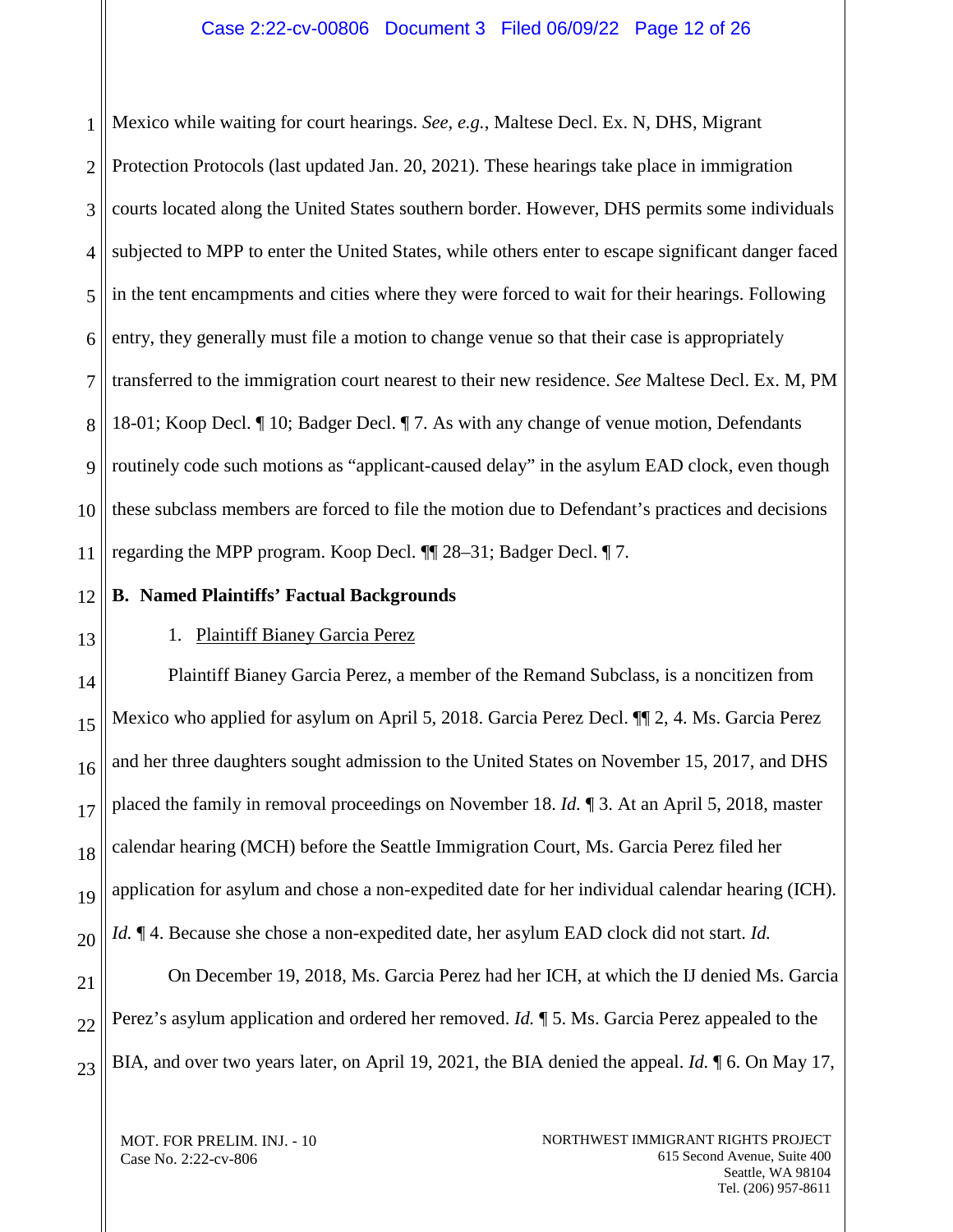1 2 3 2021, Ms. Garcia Perez filed a petition for review with the Ninth Circuit Court of Appeals. *Id.* ¶ 7. The Court remanded Ms. Garcia Perez's case on January 3, 2022, vacating the agency decision denying her asylum and withholding application. *Id.*

4 5 6 7 However, following the remand, EOIR did not start Ms. Garcia Perez's asylum EAD clock. *Id.* ¶ 12. To this day, the clock remains stopped at zero days. *Id.* As a result, and due solely to Defendants' Remand Policy and Practice, Ms. Garcia Perez cannot accrue time towards EAD eligibility. But for that policy, Ms. Garcia Perez would be eligible for an EAD.

8 9 10 11 12 13 14 15 16 17 Defendants' policy regarding remands has caused Ms. Garcia Perez harm in several ways. She is the sole provider for her family, and without an EAD, she does not have sufficient income to provide for her family. *Id.* ¶ 14. The father of Ms. Garcia Perez's children does not provide any financial help. *Id.* Consequently, she must depend on the assistance of family and friends to survive. *Id.* Yet even with this assistance, Ms. Garcia Perez and her three daughters have had to rent a single room in an apartment, at times living with strangers. *Id.* ¶ 15. They have been evicted twice and have been homeless, living in an abandoned house. *Id.* Thus, by delaying when Ms. Garcia Perez is eligible for an EAD, Defendants prolong these harms and effectively deprive Ms. Garcia Perez and her family of the ability to obtain basic shelter and financial stability.

<span id="page-12-0"></span>18

# 2. Plaintiff Maria Martinez Castro

19 20 21 22 23 Plaintiff Maria Martinez Castro is a class member of the Remand Subclass. She is a noncitizen from Honduras who first applied for asylum on April 19, 2019. Martinez Castro Decl. ¶¶ 2–3. Ms. Martinez's asylum clock began to run over two months later, on July 30, 2019, at her Individual Calendar Hearing (ICH). *Id.* ¶ 4. The clock did not start until this date because Ms. Martinez had not accepted the earliest possible date for her ICH. *Id.*

MOT. FOR PRELIM. INJ. - 11 Case No. 2:22-cv-806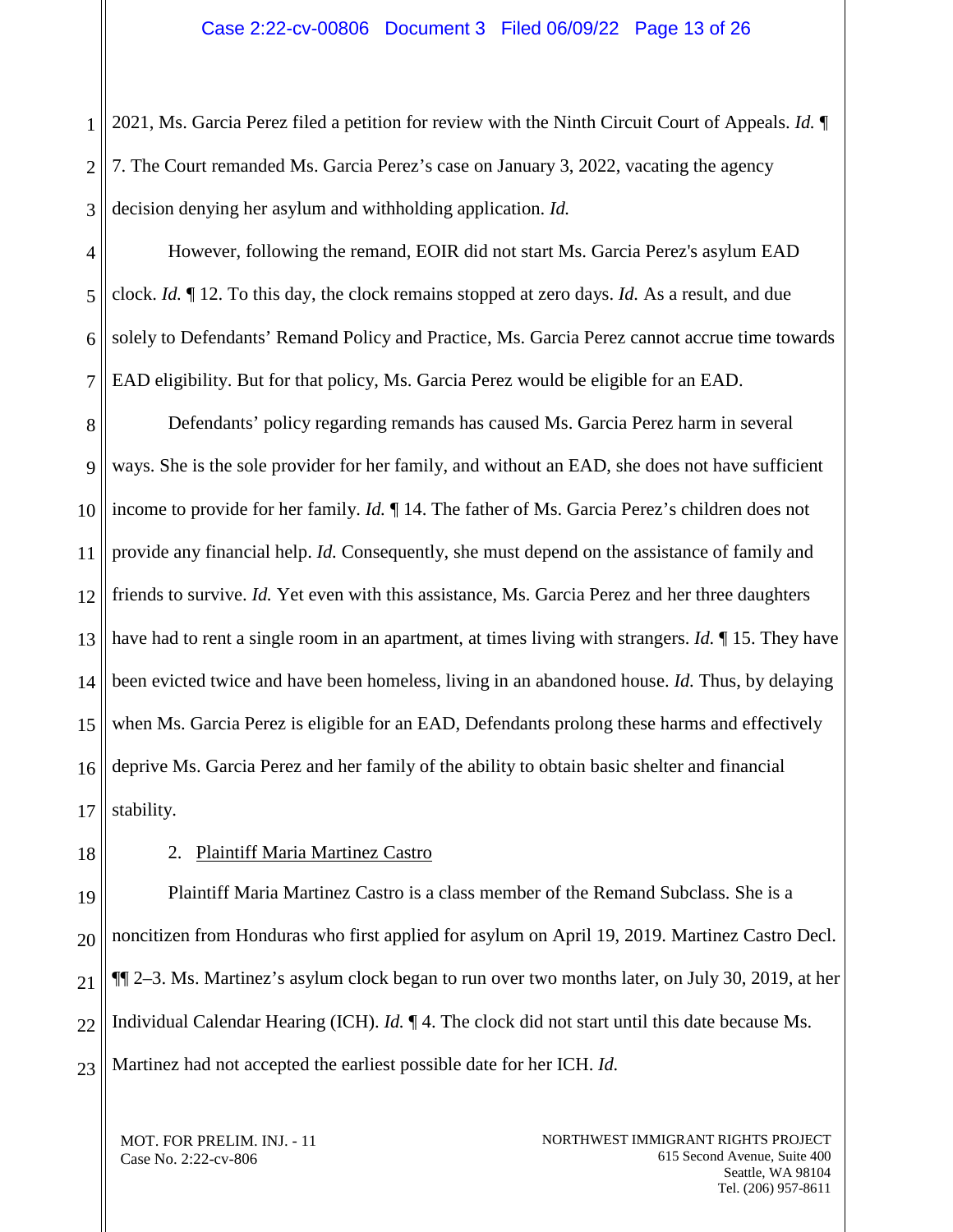#### Case 2:22-cv-00806 Document 3 Filed 06/09/22 Page 14 of 26

1 2 3 4 5 6 On August 9, 2019, the IJ issued a decision denying Ms. Martinez's asylum application, which stopped her asylum EAD clock that same day. *Id.* The BIA dismissed Ms. Martinez's appeal on January 17, 2020. *Id.* Ms. Martinez subsequently filed a petition for review with the Ninth Circuit Court of Appeals, which granted the petition on July 14, 2021, and vacated the agency decision ordering Ms. Martinez removed. *See id.* The court remanded the case for further consideration of Ms. Martinez's asylum application. *Id.*

7 8 9 However, EOIR and USCIS did not restart the asylum EAD clock following this remand and her clock remains stopped at 9 days. *Id.* ¶ 8. But for Defendants' Remand Policy and Practice, Ms. Martinez would have more than 180 days on her asylum EAD clock.

10 11 12 13 14 Ms. Martinez's inability to obtain an EAD has caused her and her family significant harm. *Id.*  $\P$ 9. Ms. Martinez cares for her three teenage grandchildren, two of whom have a U.S. citizen child. *Id.* The family of six depends on Ms. Martinez, but because she is unable to work, the support she can provide is limited. *Id.* This inability to provide for the family has caused Ms. Martinez depression. *Id.*

<span id="page-13-0"></span>15

3. Plaintiff J.M.Z.

16 17 18 19 20 21 22 23 Plaintiff J.M.Z. is a member of the UC Subclass. She is a minor and a noncitizen from Honduras who applied for asylum on April 23, 2018. Dobrin Decl. ¶¶ 3–4. J.M.Z. was designated as an unaccompanied child when she entered the United States. *Id.* ¶ 4. She was placed in removal proceedings, but because of her designation as an unaccompanied child, federal law requires USCIS to initially adjudicate her asylum application. *Id.* For this reason, J.M.Z. filed her asylum application with USCIS's San Francisco asylum office, along with a courtesy copy that was filed with EOIR. *Id.* ¶¶ 4–5. EOIR then entered an adjournment code that classified USCIS's adjudication of the asylum application as applicant-caused delay, even

MOT. FOR PRELIM. INJ. - 12 Case No. 2:22-cv-806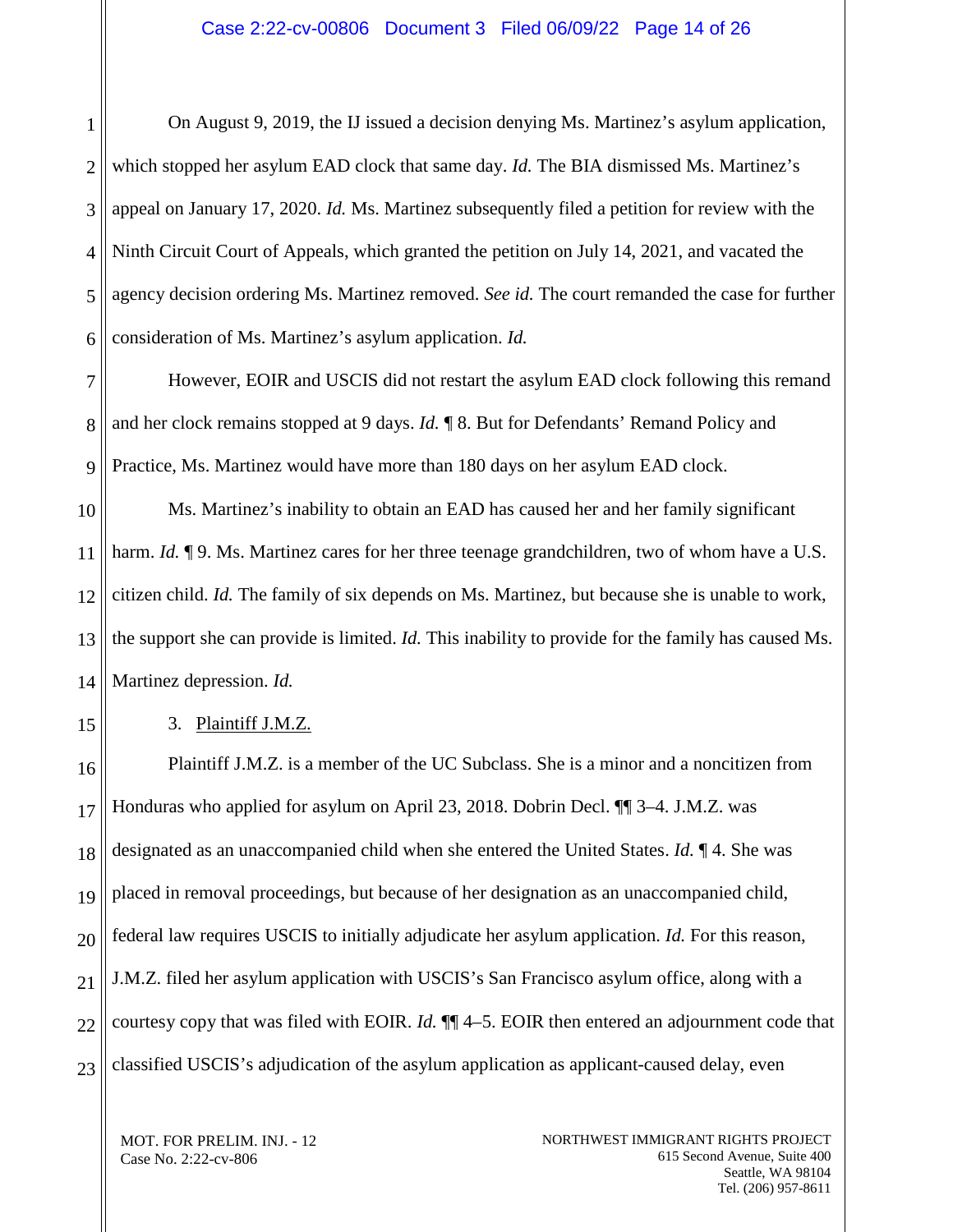#### Case 2:22-cv-00806 Document 3 Filed 06/09/22 Page 15 of 26

1 2 3 4 5 6 7 8 9 10 though federal law requires USCIS to first adjudicate the asylum application. *See id.* ¶ 7. Nevertheless, J.M.Z. filed an application for an EAD on Form I-765 on December 18, 2018, over 180 days after her submission of her asylum application. *Id.* ¶ 6. On January 28, 2019, USCIS denied the EAD application, stating that J.M.Z. had not accrued the 180 days necessary to apply for an EAD. *Id.* ¶ 7. J.M.Z. subsequently filed a request for reconsideration, explaining that her application had been pending 180 days and that there was no applicant-caused delay. *Id.* ¶ 8. USCIS never responded to that request. *Id.* J.M.Z. then filed a new application for an EAD in June 2021, which remains pending and subject to the same unlawful policy and practice that barred J.M.Z. from receiving an EAD in the first place. *Id.* ¶ 10. But for Defendants' UC policy and practice, J.M.Z. would be eligible for an EAD.

<span id="page-14-0"></span>11

4. Plaintiff Alexander Martinez Hernandez.

12 13 14 15 16 Plaintiff Alexander Martinez Hernandez is a member of the Change of Venue Subclass and a noncitizen from El Salvador. Martinez Hernandez Decl. ¶ 2. Mr. Martinez applied for asylum while detained at Winn Correctional Center in Winnfield, Louisiana. *Id.* ¶ 3. He submitted his application to the Oakdale Immigration Court on August 16, 2021, and his asylum EAD clock began to run that same day or shortly thereafter. *See id.*

17 18 19 20 21 Mr. Martinez was then scheduled to have an ICH in his case on December 6, 2021. *Id.* ¶ 4. However, on December 2, 2021, he was released from detention. *Id.* As a result of that release, Mr. Martinez's ICH was cancelled. *Id.* He and DHS then filed a joint motion to change venue of his immigration case from the Oakdale Immigration Court to the San Francisco Immigration Court, near where Mr. Martinez began to reside after his release. *Id.* ¶ 5.

22 23 EOIR stopped Mr. Martinez's EAD clock due to the change of venue motion, freezing it at 148 days. *Id.* ¶ 9. While Mr. Martinez was scheduled to attend an MCH in March 2022—

MOT. FOR PRELIM. INJ. - 13 Case No. 2:22-cv-806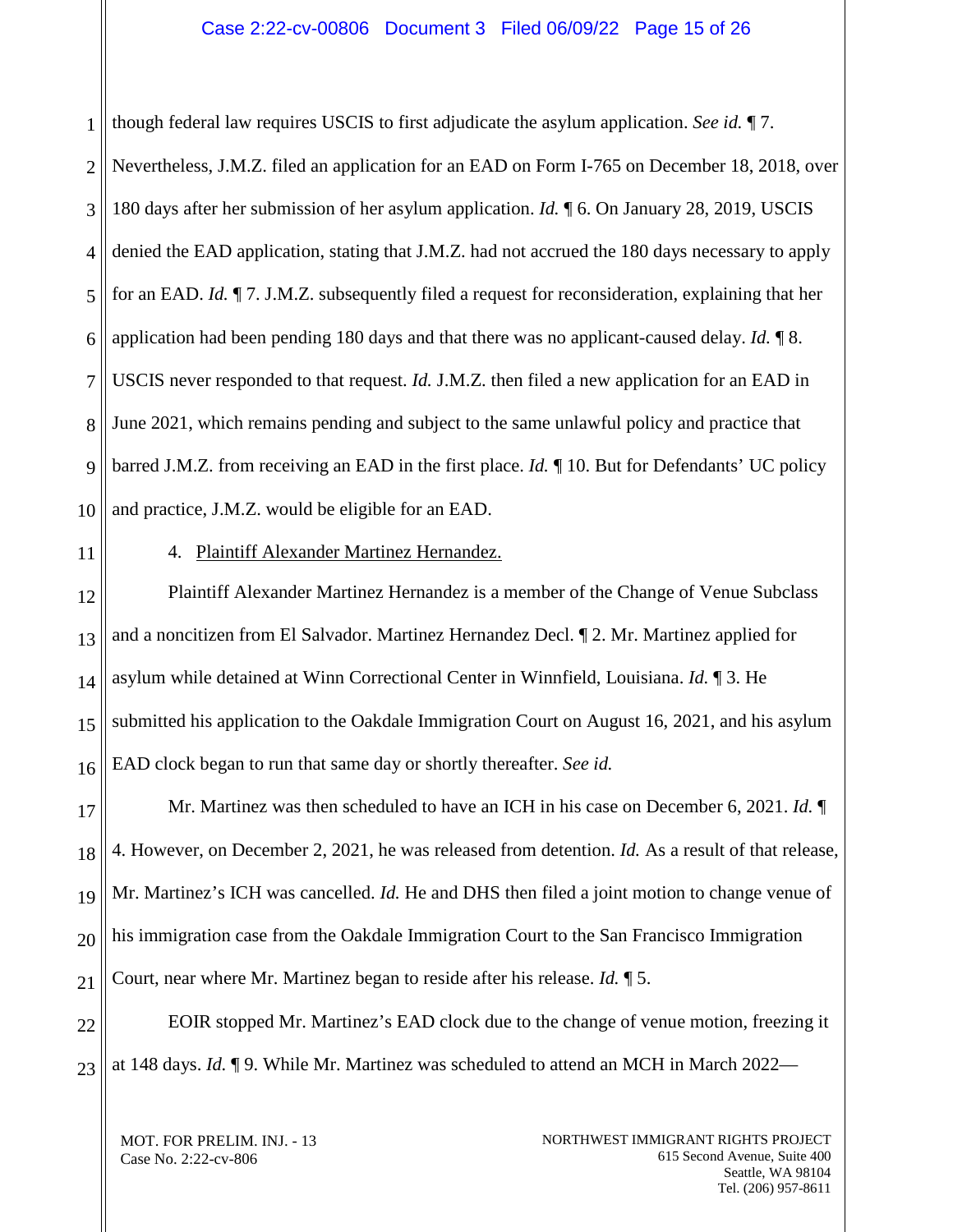1 2 3 which would have restarted his clock—EOIR cancelled that hearing. *Id.* ¶ 10. Mr. Martinez is now scheduled to attend an MCH in September 2022. *Id.* But for Defendants' Change of Venue Policy and Practice, Mr. Martinez would be eligible for an EAD.

4 5 6 Mr. Martinez's inability to obtain an EAD has caused him significant harm. *Id.* ¶ 11. Because he lacked an EAD, Mr. Martinez faced a prolonged, abusive situation in the home of his sponsor and was unable to immediately leave that dangerous environment. *Id.*

7

## <span id="page-15-0"></span>**III. ARGUMENT**

8 9 10 11 12 13 14 15 16 To obtain a preliminary injunction, Plaintiffs must demonstrate that (1) they are likely to succeed on the merits, (2) they are likely to suffer irreparable harm in the absence of preliminary relief, (3) the balance of equities tips in their favor, and (4) an injunction is in the public interest. *Winter v. Nat. Res. Def. Council, Inc.*, 555 U.S. 7, 20 (2008); *Am. Trucking Ass'ns v. City of L.A.*, 559 F.3d 1046, 1052 (9th Cir. 2009). Even if Plaintiffs raise only "serious questions going to the merits," the Court can nevertheless grant relief if the balance of hardships tips "sharply" in Plaintiffs' favor, and the remaining equitable factors are satisfied. *All. for the Wild Rockies v. Cottrell*, 632 F.3d 1127, 1135 (9th Cir. 2011). Here, the facts and the law favor Plaintiffs, and this Court should accordingly grant their request for a preliminary injunction.

<span id="page-15-1"></span>17 **A. Plaintiffs Are Likely to Succeed on the Merits.**

18 19 20 21 22 23 Defendants' three challenged policies and practices violate the Administrative Procedure Act (APA) and governing regulations. The APA "sets forth the procedures by which federal agencies are accountable to the public and their actions subject to review by the courts." *Franklin v. Massachusetts*, 505 U.S. 788, 796 (1992). A court "shall" set aside agency action if it is "arbitrary, capricious, an abuse of discretion, or otherwise not in accordance with law." 5 U.S.C. § 706(2)(A). Here, Plaintiffs are likely to succeed on the merits of their claim, as they are able to

MOT. FOR PRELIM. INJ. - 14 Case No. 2:22-cv-806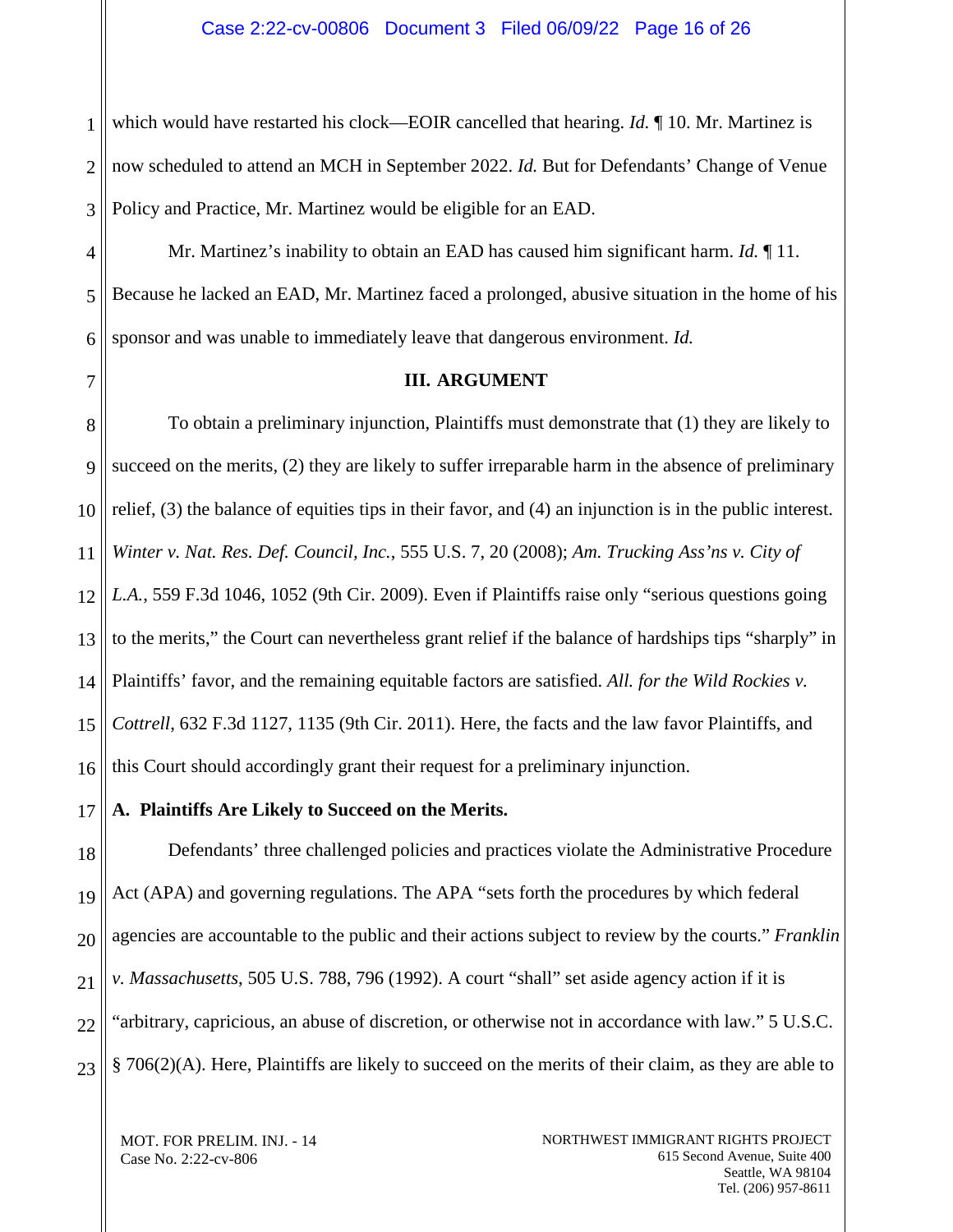1 demonstrate that each policy and practice at issue concerns agency action that violates the

2 agency's own regulations that implement the INA.

8

9

1. Defendants' Remand Policy Violates the APA and Due Process.

<span id="page-16-0"></span>USCIS and EOIR's policy and practice of not restarting the asylum EAD clock after a

case is remanded by the BIA or a federal court of appeals violates the agency's own regulation.

The relevant regulation states that

An applicant whose asylum application has been denied by an asylum officer or by an immigration judge within the 150–day period shall not be eligible to apply for employment authorization. If an asylum application is denied prior to a decision on the application for employment authorization, the application for employment authorization shall be denied.

10 8 C.F.R. § 208.7(a)(1).

11 12 13 14 15 16 17 Thus, the denial of an asylum application terminates an applicant's ability to acquire an EAD if they have not yet accrued 180 days on the asylum EAD clock. But once the BIA or a federal court grants an administrative appeal or petition for review, respectively, and remands the case, the agency decision denying the application has been vacated, meaning the denial decision has been "null[ified] or cancel[ed]; ma[de] void; invalidate[d]." Black's Law Dictionary (11th ed. 2019). Instead, the agency once again has before it "a complete asylum application submitted in accordance with §§ 208.3 and 208.4" that now must be adjudicated.  $8 \text{ C.F.R.}$  § 208.7(a)(1).

18 19 20 21 22 23 As a result, pursuant to 8 C.F.R. § 208.7, an applicant's asylum application has been restored to its prior "pending" status and, thus, is entitled to accrue time on the asylum EAD clock from the date it was filed. Defendants' policy and practice of refusing to restart the asylum EAD clock when the asylum application is pending on remand is thus arbitrary and capricious, not in accordance with law, and should be set aside. Defendants should be required to abide by the plain language of their own regulation. *See, e.g.*, *Vista Hill Found., Inc. v. Heckler*, 767 F.2d

MOT. FOR PRELIM. INJ. - 15 Case No. 2:22-cv-806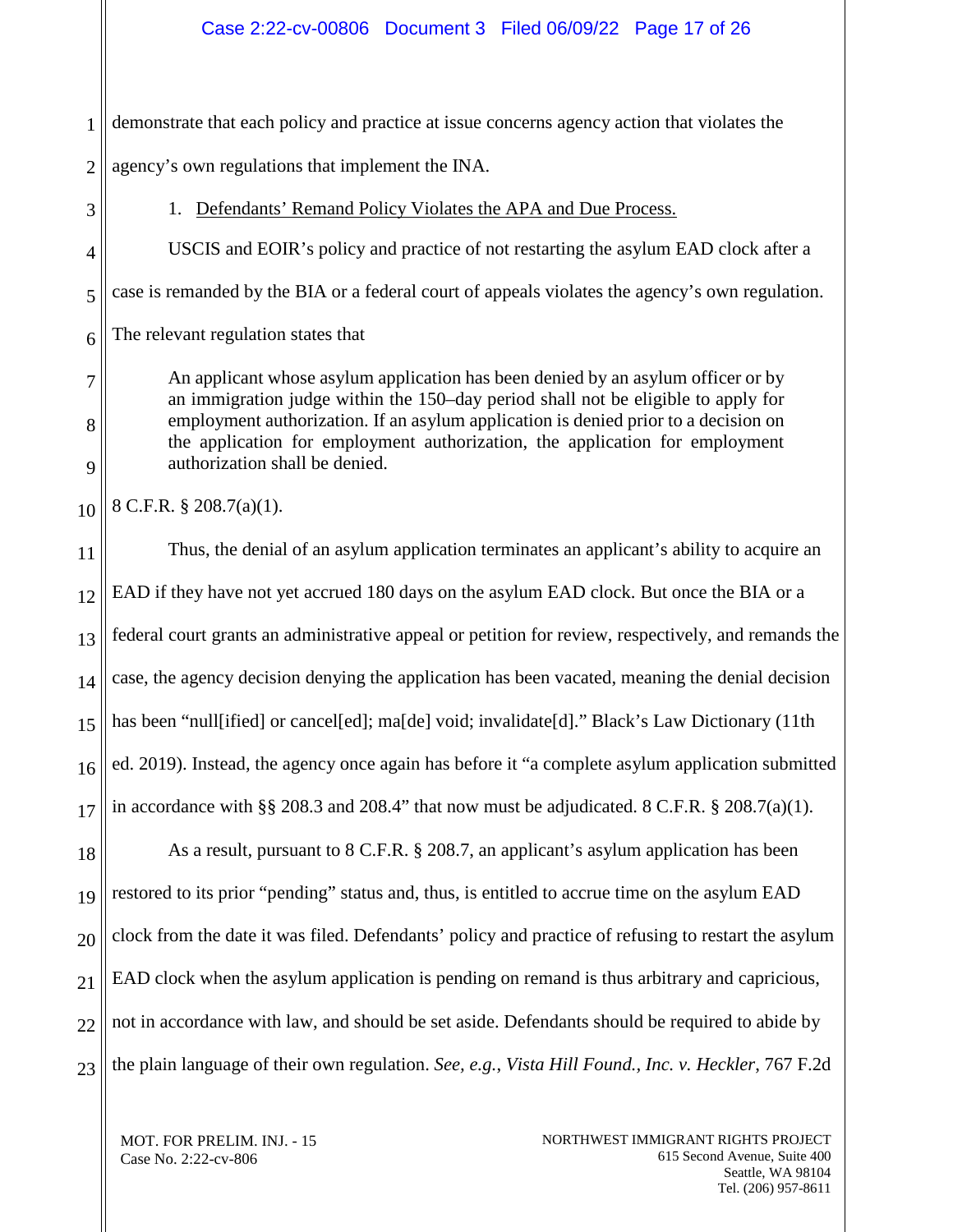1 2 3 4 556, 566 (9th Cir. 1985) ("[T]he Secretary has no choice but to follow the rules she has adopted."); *Gonzalez Rosario v. USCIS*, 365 F. Supp. 3d 1156, 1161 (W.D. Wash. 2018) (*Rosario*) (requiring USCIS to honor "the plain language and clear objectives behind the regulation at issue" and adjudicate EAD applications within 30 days).

5 6 7 8 9 10 11 12 13 14 15 16 17 18 19 20 Following the *A-B-T-* Settlement Agreement, Defendants previously were required to credit *all* the time that the applicant waited for the BIA or federal court of appeals to issue its decision. Maltese Decl. Ex. A, *A-B-T-* Settlement Agreement, at 19. This is because, but for the agency's erroneous decision, Remand Subclass members already would have acquired an EAD. The agency's erroneous decision—that was subsequently overturned on remand—prevented the individual from obtaining an EAD by stopping the accrual of the 180 days. However, after the *A-B-T-* Settlement Agreement expired, the agency implemented a new regulatory framework, which it relied on to assert that it was no longer necessary to restart the asylum EAD clock following remand. The District Court for the District of Columbia has since permanently enjoined and vacated the 2020 regulatory framework. *Asylumworks*, 2022 WL 355213, at \*12. As such, there is no legal support for Defendants' refusal to acknowledge that asylum applicants who prevail on an administrative appeal or a petition for review, where the case is remanded for further consideration, continue to accrue time on the asylum EAD clock. To the contrary, Defendants' policy and practice violates its own regulation. Accordingly, the Court should order Defendants to restart Remand Class members' asylum EAD clocks and credit Remand Subclass members with the time they spent waiting for adjudication of their appeal or petition for review.

> 2. Defendants' Policy Regarding Unaccompanied Children with Pending Asylum Applications Violates Agency Regulations.

Defendants' policy and practice regarding unaccompanied children with pending asylum applications also violates their own regulations and the INA. The UC Subclass is comprised of

MOT. FOR PRELIM. INJ. - 16 Case No. 2:22-cv-806

<span id="page-17-0"></span>21

22

23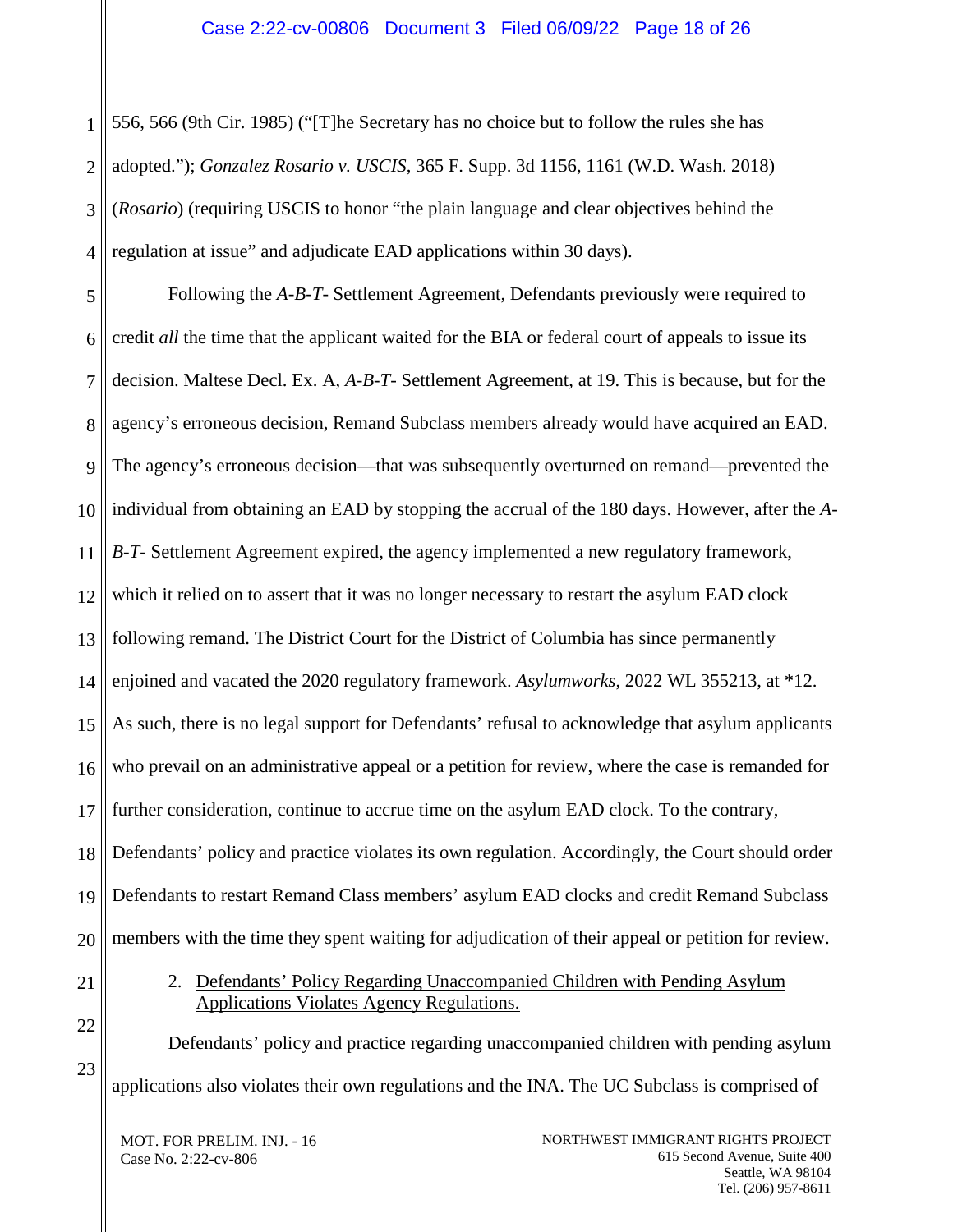#### Case 2:22-cv-00806 Document 3 Filed 06/09/22 Page 19 of 26

1 2 3 4 5 6 youth in removal proceedings who have been designated unaccompanied children, who have pending asylum applications, and whose asylum EAD clocks have stopped because of EOIR adjournment coding decisions. *Supra* Sec. II.A.2.ii. Because Congress requires USCIS to adjudicate these asylum applications in the first instance, IJs either adjourn or administratively close the cases pending a USCIS decision. In both instances, USCIS uses an adjournment code that classifies the waiting period as applicant-caused delay under 8 C.F.R. § 208.7. *Id.*

7 8 9 10 11 12 This policy and practice violates agency regulations and the INA*.* Federal law mandates that USCIS adjudicate the application. 8 U.S.C.  $\S 1158(b)(3)(C)$ . Thus, the fact that an IJ adjourns a case while waiting for USCIS to adjudicate the asylum application pursuant to a mandate from Congress does not equate to an "applicant-caused delay" or a "denial;" to the contrary, the UC Subclass members continue to have a "complete asylum application" pending before the proper agency.  $8 \text{ C.F.R. } 208.7(a)(1)$ .

13 14 15 16 17 18 19 20 21 22 Nor are Defendants justified in stopping or refusing to start the clock by using adjournment code 7A. *See* Maltese Decl. Ex. I, EOIR Policy Manual, App'x O – Adjournment Codes (designating Code 7A as one that stops the "EAD clock until the next hearing" in order "to allow the adjudication of an application pending with DHS"). It is Congress that dictates that USCIS must initially adjudicate the application. The unaccompanied child has no control over what Congress required or how quickly USCIS moves forward in adjudicating the application. *See, e.g.*, Pet. for Writ of Habeas Corpus and Compl., *Cristobal v. Asher*, No. C20-1493-RSM-BAT, 2021 WL 796597 (W.D. Wash. Mar. 2, 2021) (seeking mandamus and habeas relief in case of a detained unaccompanied child in removal proceedings whose asylum application was pending with USCIS for over three years). By stopping the EAD asylum clock in this way,

23

MOT. FOR PRELIM. INJ. - 17 Case No. 2:22-cv-806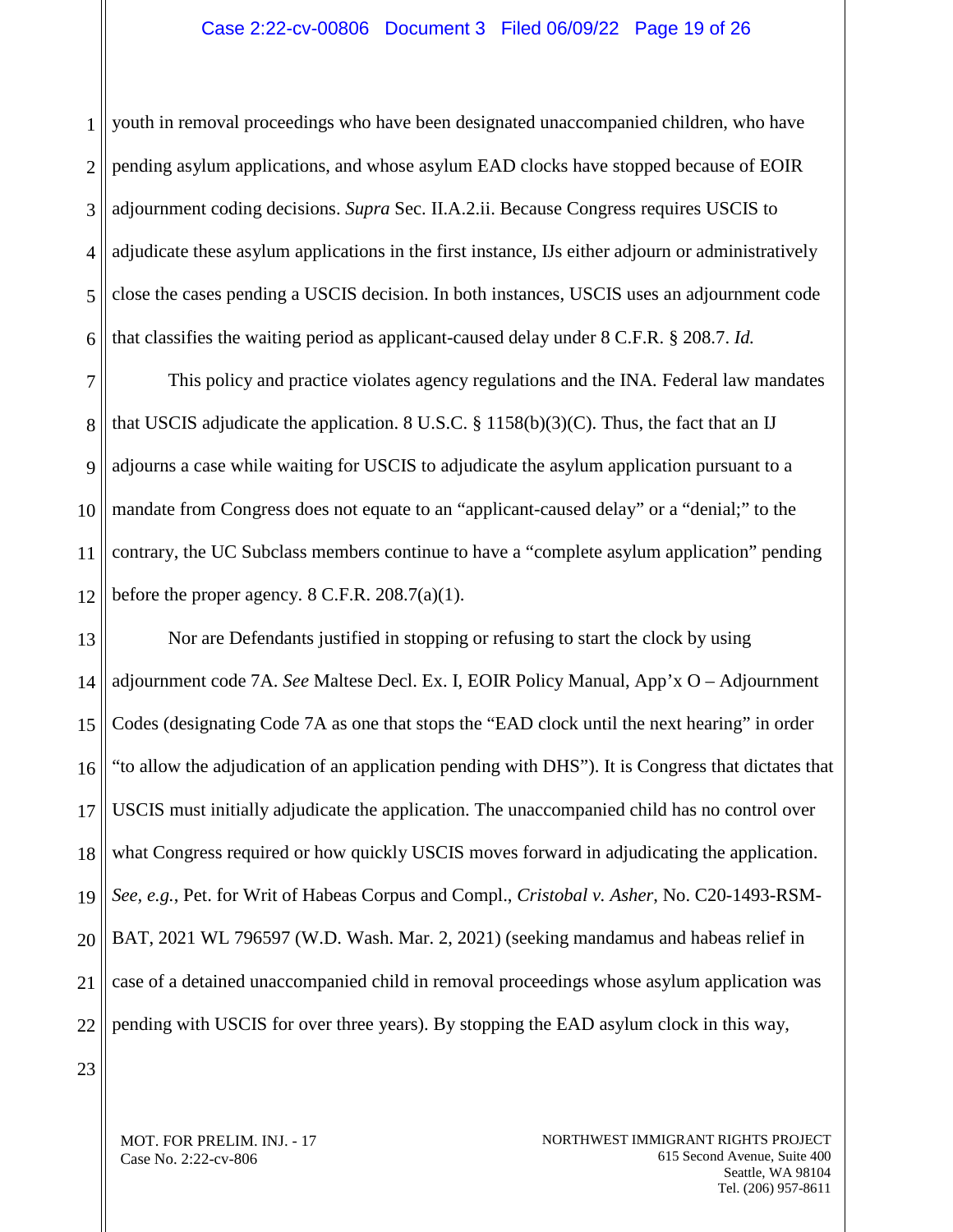#### Case 2:22-cv-00806 Document 3 Filed 06/09/22 Page 20 of 26

1 2 Defendants violate their own regulations. Preliminary relief pursuant to the APA is therefore appropriate. *See Vista Hill Found.*, 767 F.2d at 566; *Rosario*, 365 F. Supp. 3d at 1160.[5](#page-19-1)

> 3. Defendants' Practices Affecting the Change of Venue Subclass Violate Agency Regulations and Are Arbitrary and Capricious.

4 5 6 7 8 9 10 11 12 13 14 15 16 17 18 19 20 21 Defendants' practices with respect to the Change of Venue Subclass also violate the APA. Noncitizens may change the location of their residence, including after they are released from detention or after they enter the United States following placement in the MPP program. In such situations, asylum applicants move to change venue to have their applications adjudicated by the immigration court nearest to their new residence. 8 C.F.R. § 1003.20; *Matter of Rahman*, 20 I&N Dec. 480, 482–85 (BIA 1992); *see also* Maltese Decl. Ex. M, PM 18-01. Yet Defendants frequently code such motions as "applicant-caused delay" even though their own regulations and policies recognize the necessity of such motions. Maltese Decl. Ex. M, PM 18-01 (recognizing that such motions are necessary to move a case from a detained to a non-detained court except in limited circumstances); *see also supra* Sec. II.A.2.iii. Indeed, the noncitizen cannot proceed before the immigration court initially assigned to hear their case—either because it is a detained court and they have been released or because the subclass member now lives far from that border court presiding over MPP cases. Moreover, the subclass member has no control over how quickly the new court sets the case for a hearing. *See, e.g.*, Martinez Hernandez Decl. ¶ 10; Hamill Decl. ¶ 8; Koop Decl. ¶ 25; Miller Decl. ¶¶ 11–12; Rogoff Decl. ¶ 4; Tollefson Almeida Decl. *¶* 7. Such "delay" cannot be attributed to these subclass members, when it is Defendants' policies and practices that necessitate the motions to change venue, and where the new

<span id="page-19-1"></span>22 23 Moreover, the transfer of the asylum application to USCIS is not a denial of this application. The IJ makes no decision on the application; instead, USCIS continues to adjudicate it. Accordingly, the asylum application has not been "denied" under  $8 \text{ C.F.R. } 208.7(a)(1)$ .

MOT. FOR PRELIM. INJ. - 18 Case No. 2:22-cv-806

<span id="page-19-0"></span>3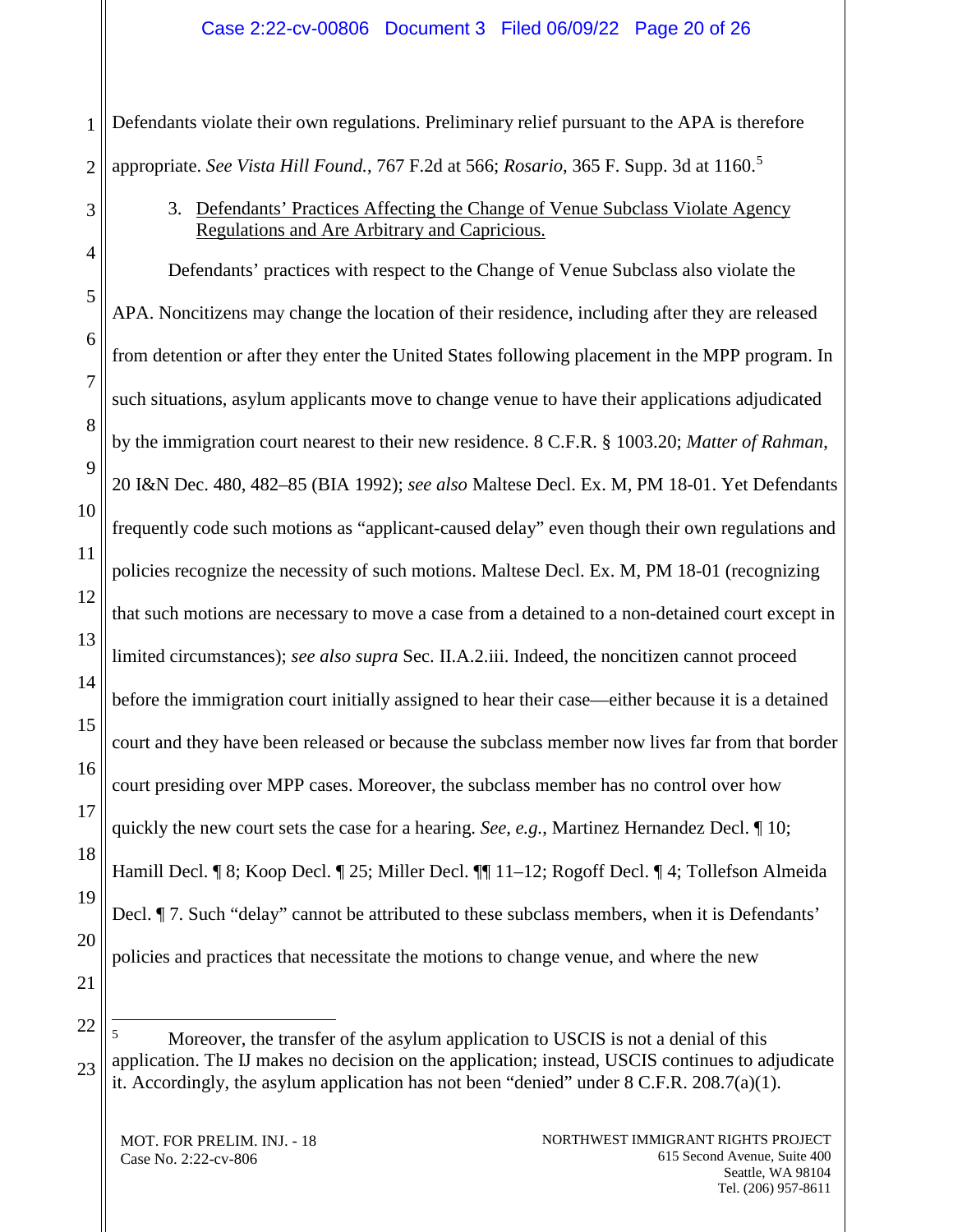#### Case 2:22-cv-00806 Document 3 Filed 06/09/22 Page 21 of 26

1 immigration court determines how quickly to schedule the next hearing.

2 3 4 5 6 7 8 As such, Defendants' practice of stopping the asylum EAD clock for such change of venue subclass members violates agency regulations. *See* 8 C.F.R. § 208.7(a)(1)–(2). Counting such transfers as delay also is arbitrary and capricious as it is not "based on non-arbitrary, 'relevant factors.'" *Judulang v. Holder*, 565 U.S. 42, 55 (2011) (quoting *Motor Vehicle Mfrs. Assn. of U.S., Inc. v. State Farm Mut. Auto. Ins. Co.*, 463 U.S. 29, 43 (1983)); 5 U.S.C. § 706(2)(A). This Court should enjoin Defendants' practice of counting such transfers as applicant-caused delay and stopping the asylum EAD clock on that basis.

<span id="page-20-0"></span>9 **B. Plaintiffs Will Suffer Irreparable Harm in the Absence of Preliminary Relief.**

10 11 12 13 Parties seeking preliminary injunctive relief also must show they are "likely to suffer irreparable harm in the absence of preliminary relief." *Winter*, 555 U.S. at 20. Irreparable harm is harm for which there is "no adequate legal remedy, such as an award of damages." *Ariz. Dream Act. Coal. v. Brewer (Ariz. I)*, 757 F.3d 1053, 1068 (9th Cir. 2014).

14 15 16 17 18 19 20 21 22 23 Plaintiffs suffer irreparable harm by being deprived of work authorization they are otherwise entitled to receive, and by suffering the severe financial consequences of that deprivation. As noted above, *supra* p. 4, federal regulations grant an asylum applicant the right to apply for work authorization and USCIS has no discretion to deny such an application if the asylum-seeker is otherwise eligible, *Compare* 8 C.F.R. § 274a.13(a)(1) *with id.* § 274a.13(a)(2). Defendants' policies and practices cause Plaintiffs significant harm, including being unable to pay for housing or living expenses, and losing drivers' licenses, which are frequently linked to proof of immigration status. *See Rosario*, 365 F. Supp. 3d at 1162 ("Asylum seekers are unable to obtain work when their EAD applications are delayed and consequently, are unable to financially support themselves or their loved ones. . . . This negative impact on human welfare is

MOT. FOR PRELIM. INJ. - 19 Case No. 2:22-cv-806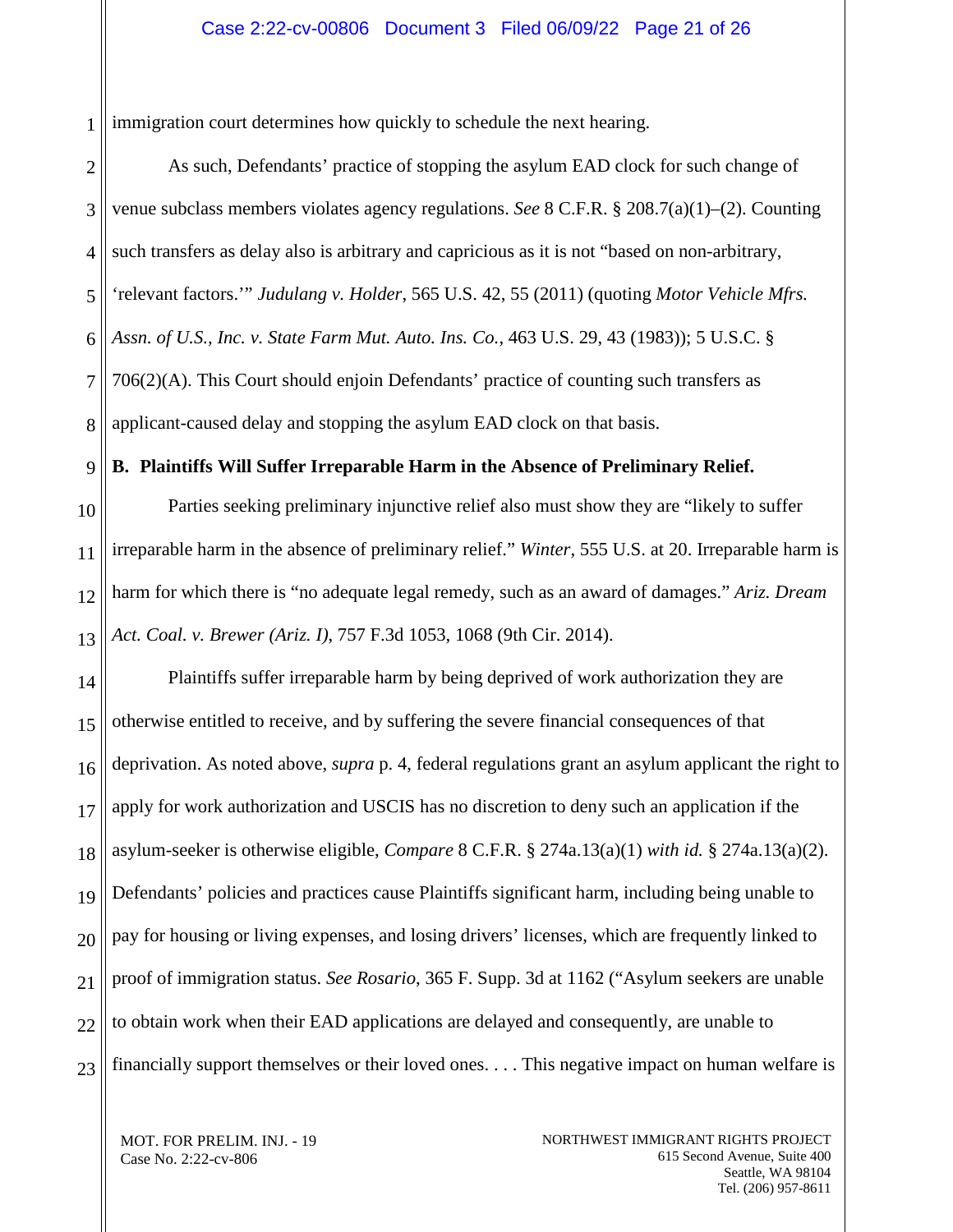1 2 3 4 5 6 further compounded by the length of the USCIS's delay."); *see also Batalla Vidal v. Nielsen*, 279 F. Supp. 3d 401, 434 (E.D.N.Y. 2018), *vacated and remanded on other grounds sub nom. Dep't of Homeland Sec. v. Regents of the Univ. of California*, 140 S. Ct. 1891 (2020) (noting that Defendants' policy, which stripped plaintiffs of work authorization, would cause irreparable harm such as "imminent loss of . . . employment" and cause plaintiffs to "lose their homes or need to drop out of school" and employers "unrecoverable economic losses").

7 8 9 10 11 12 13 14 15 16 17 18 19 20 21 22 23 Plaintiff Garcia Perez's inability to obtain an EAD has led her and three children to live in a single room or be homeless, Garcia Perez Decl. ¶¶ 14–15, while another Plaintiff has been subjected to an unsafe living situation, Martinez Hernandez Decl. ¶ 11. *See also* Martinez Castro Decl. ¶ 9 (explaining how one named plaintiff struggles to care for her family of 6 because she lacks work authorization); Drake Decl. ¶ 6 (describing how Change of Venue Subclass member who was forced to move with her children to a new jurisdiction on short notice to flee from her abuser had to live with her children in a homeless shelter due to lack of work authorization); Badger Decl. ¶ 6 (describing how Change of Venue Subclass member could not obtain adequate healthcare after major surgery to repair damage caused by gunshot wounds related to his asylum claim, because he was underinsured due to his lack of employment authorization); *id.* ¶ 7 (describing similar difficulty accessing healthcare for Change of Venue Subclass member suffering from cancer); *id.* ¶ 5 (explaining that Remand Subclass member's abusive relationship was "aggravated by lack of employment authorization"); Koop Decl. 16 (summarizing harms that Remand Subclass member faces, which include the "constant threat of homelessness); *id.* ¶ 25 (explaining how Change of Venue Subclass member "has been unable to maintain stable housing" or "support himself"); Joseph Decl.  $\P$  10 (explaining that Remand Subclass member and his family of five U.S. citizen children and a U.S. citizen partner "are in a dire situation" due

MOT. FOR PRELIM. INJ. - 20 Case No. 2:22-cv-806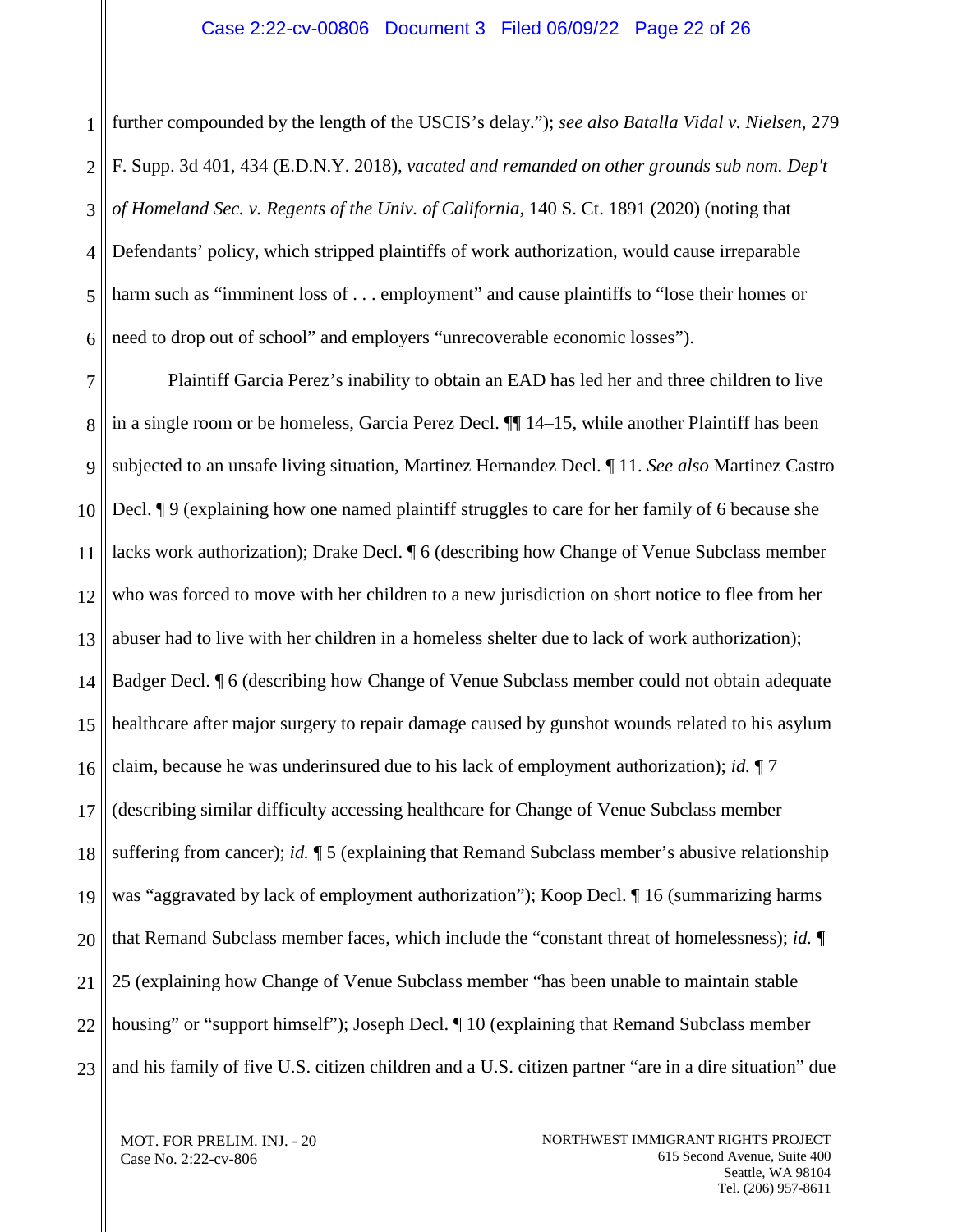#### Case 2:22-cv-00806 Document 3 Filed 06/09/22 Page 23 of 26

1 2 3 4 5 6 7 to class member's inability to obtain an EAD); Franco Decl. ¶ 13 (explaining that Remand Subclass member and her minor son "struggle[] with food insecurity" and have been at risk of homelessness); Rogoff Decl. ¶ 4 (explaining that Change of Venue Subclass member was only "able to eat and enjoy shelter" because of help from family); Gai Decl. ¶ 9 (explaining that inability to obtain an EAD "leads to significant disruptions" to ability to become lawfully employed); Dolan Decl. ¶ 10 (explaining that UC Subclass member has to rely exclusively on the family she lives with to survive, and cannot "contribute to the costs of her care").

8 9 10 11 12 13 14 15 16 17 18 19 20 Moreover, without an EAD, Plaintiffs generally cannot receive a government identification or social security card (which provide access to other forms of vital services), obtain driver's licenses in some states, or open a bank account. Koop Decl. ¶ 8 (stating that clients rely on EADs "in order to get a social security number, which allows them to access critical social services, including medical and educational programming, as well as drivers' licenses in [certain] states"); Hamill Decl. ¶ 9 (explaining that "for many asylum seekers, who are unable to avail themselves of basic government services . . . an EAD can serve as their sole form of government-issued identification," without which they cannot "obtain[] a driver's license, contract[] utilities services, or rent[] a property"); Lamberti Decl. ¶ 8 (explaining that Remand Subclass member cannot renew his expired driver's license and "is at risk of imminent termination"); Tollefson Almeida Decl. ¶ 10 (explaining that Change of Venue Subclass member "struggled to obtain basic necessities like food, housing, and electricity for lack of financial resources and for lack of valid identification").

21 22 23 In addition, the "loss of opportunity to pursue one's chosen profession constitutes irreparable harm." *Ariz. Dream Act Coal. v. Brewer (Ariz. II)*, 855 F.3d 957, 978 (9th Cir. 2017); *see also Medina v. DHS*, 313 F. Supp. 3d 1237, 1251 (W.D. Wash. 2018) (finding DACA

MOT. FOR PRELIM. INJ. - 21 Case No. 2:22-cv-806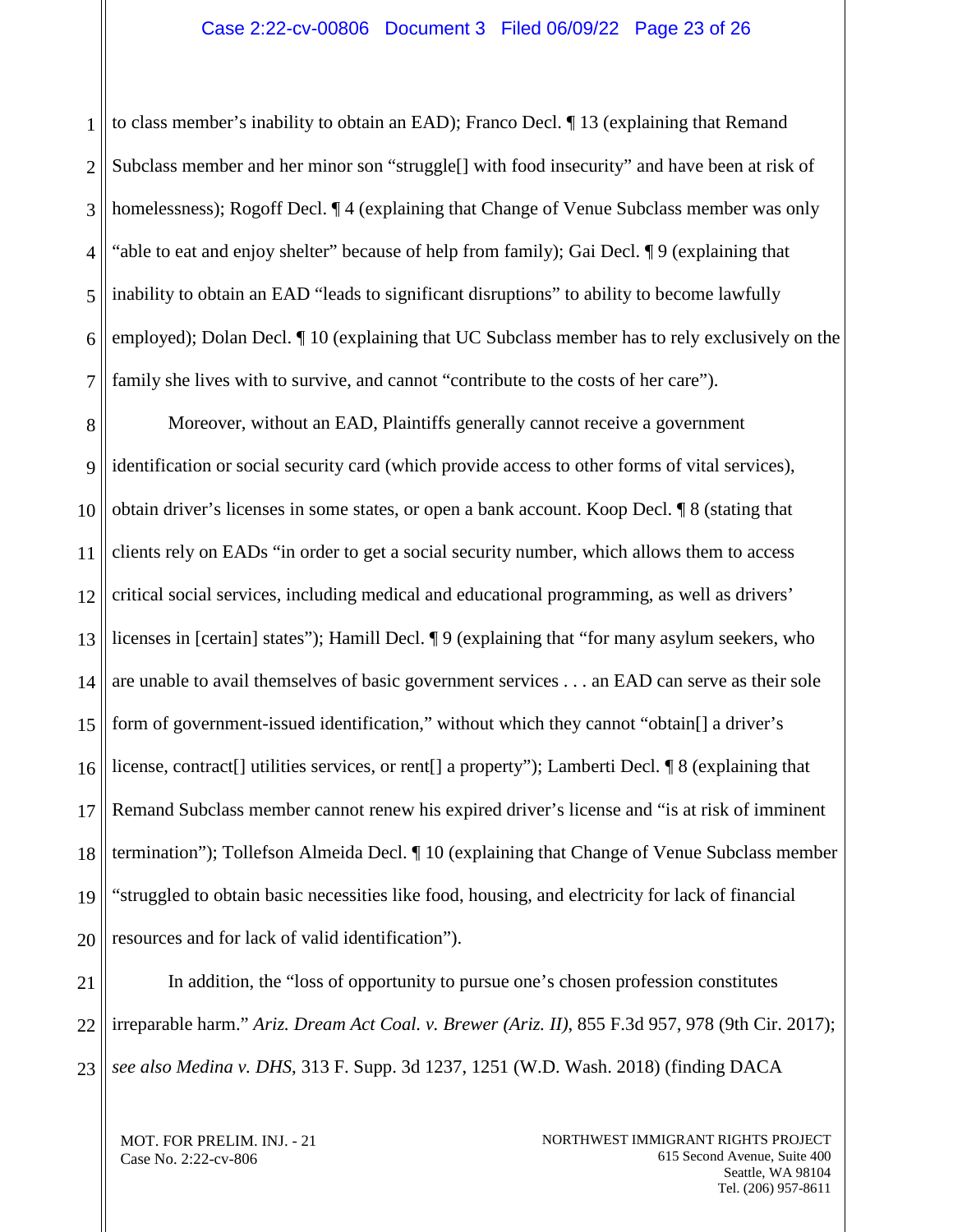#### Case 2:22-cv-00806 Document 3 Filed 06/09/22 Page 24 of 26

1 2 3 4 recipient's potential loss of opportunity to pursue his profession constituted irreparable harm). The inability to obtain EADs results in such harm here. *See, e.g.*, Martinez Hernandez Decl. ¶ 12 (named plaintiff explaining that he cannot work in telecommunications, which he studied in El Salvador, due to his lack of work authorization).

5 6 7 8 9 10 Last, Defendants' unlawful policies and practices inflict substantial emotional and mental stress on proposed class members. *See* Martinez Castro Decl. ¶ 9 (named plaintiff explaining the depression she feels because she is unable to adequately care for her family). Such "emotional stress, depression and reduced sense of well-being" further support a finding of irreparable harm. *Chalk v. U.S. Dist. Ct*., 840 F.2d 701, 709 (9th Cir. 1988); *see also Moreno Galvez v. Cuccinelli*, 492 F. Supp. 3d 1169, 1181–82 (W.D. Wash. 2020) (*Moreno II*).

<span id="page-23-0"></span>11 12 13 14 15 16 17 18 19 20 21 22 **C. The Balance of Hardships and Public Interest Also Weigh Heavily in Plaintiffs' Favor.** The final two factors for a preliminary injunction also demonstrate that such relief is appropriate in this case. "These factors merge when the Government is the opposing party." *Nken v. Holder*, 556 U.S. 418, 435 (2009). The same facts that demonstrate irreparable harm also weigh in Plaintiffs' favor for the balance of hardships and public interest factors. The balance of hardships and public interest favor ensuring that Plaintiffs are not impeded from obtaining lawful employment and the accompanying benefits that status would provide, including the ability to independently care for themselves and their family members. This further ensures that Plaintiffs would be permitted to "work in this country legally, pay[] taxes and operat[e] in the aboveground economy." *Regents of the Univ. of California v. U.S. Dep't of Homeland Sec.*, 908 F.3d 476, 486 (9th Cir. 2018), *rev'd in part, vacated in part on other grounds sub nom. Dep't of Homeland Sec. v. Regents of the Univ. of California*, 140 S. Ct. 1891 (2020).

23

Indeed, this Court previously granted a permanent injunction in a closely-related context.

MOT. FOR PRELIM. INJ. - 22 Case No. 2:22-cv-806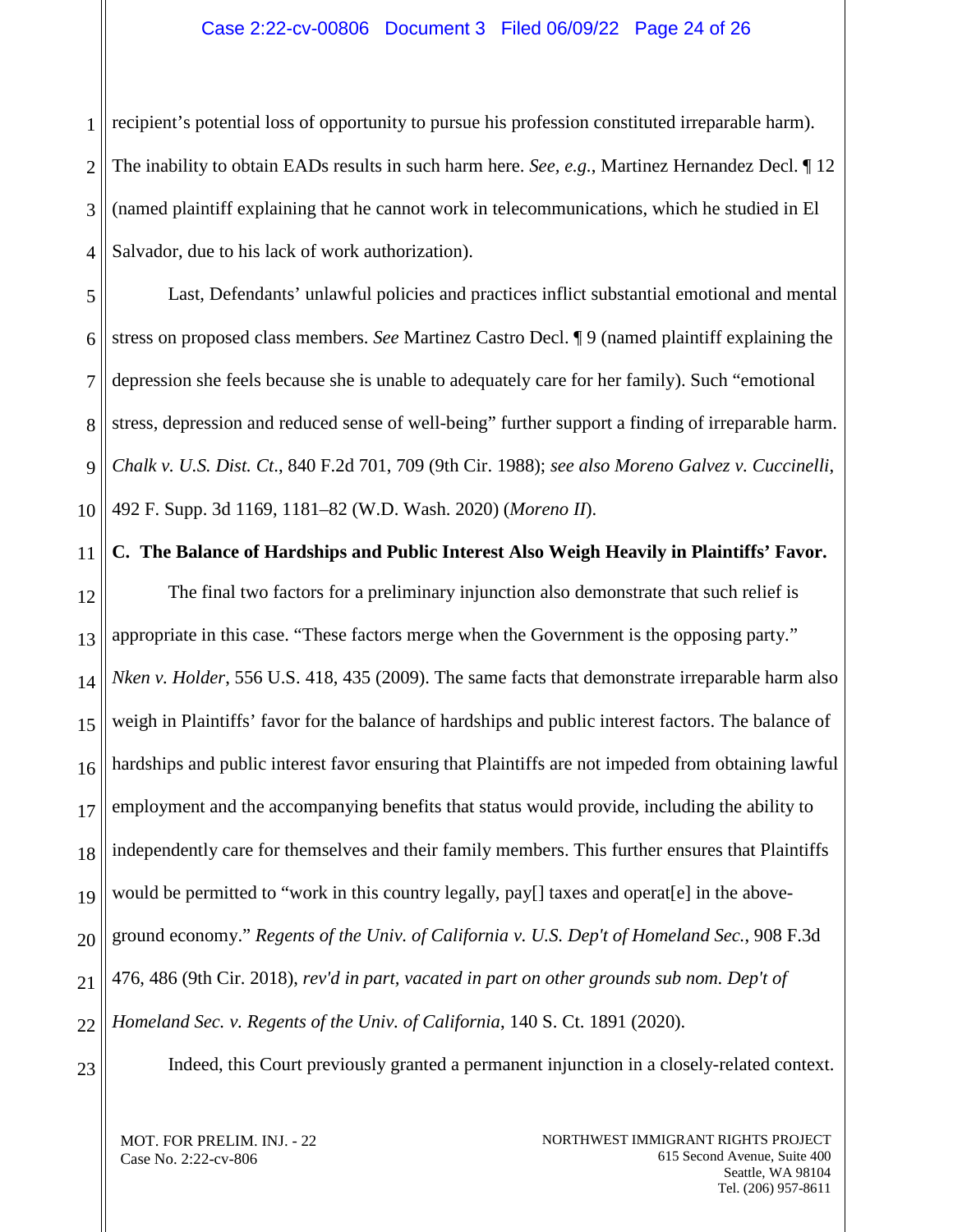#### Case 2:22-cv-00806 Document 3 Filed 06/09/22 Page 25 of 26

1 2 3 4 5 6 7 8 9 10 In *Rosario*, this Court employed the six-factor reasonableness analysis elucidated in *Telecommunications Research & Action Center v. F.C.C. (TRAC*), 750 F.2d 70, 80 (D.C. Cir. 1984) to assess whether USCIS's delay in adjudicating asylum seekers' initial EAD applications warranted permanent injunctive relief compelling USCIS to adhere to the 30-day regulatory deadline for adjudicating such applications. 365 F. Supp. 3d at 1162. This Court found in particular that the specific *TRAC* factors "which assess the impact of the agency's delay on the public welfare," "strongly" favored an injunction, reasoning that "human health and welfare are at stake" where "[a]sylum seekers are unable to obtain work when their EAD applications are delayed and consequently, are unable to financially support themselves or their loved ones." *Id.* The same reasoning applies with equal force to the present case.

11 12 13 14 15 16 17 18 19 20 21 Finally, because "the government's . . . policy is inconsistent with federal law, . . . the balance of hardships and public interest factors weigh in favor of a preliminary injunction." *Moreno Galvez v. Cuccinelli*, 387 F. Supp. 3d 1208, 1218 (W.D. Wash. 2019) (*Moreno I*). This is because "it would not be equitable or in the public's interest to allow the [government] . . . to violate the requirements of federal law, especially when there are no adequate remedies available." *Valle del Sol Inc. v. Whiting*, 732 F.3d 1006, 1029 (9th Cir. 2013). Indeed, Defendants "cannot suffer harm from an injunction that merely ends an unlawful practice." *Rodriguez v. Robbins*, 715 F.3d 1127, 1145 (9th Cir. 2013). Accordingly, the balance of hardships and the public interest overwhelmingly favor ensuring that Defendants comply with the law in their treatment of Plaintiffs and members of the proposed subclasses for whom injunctive relief is sought.

22 23

> MOT. FOR PRELIM. INJ. - 23 Case No. 2:22-cv-806